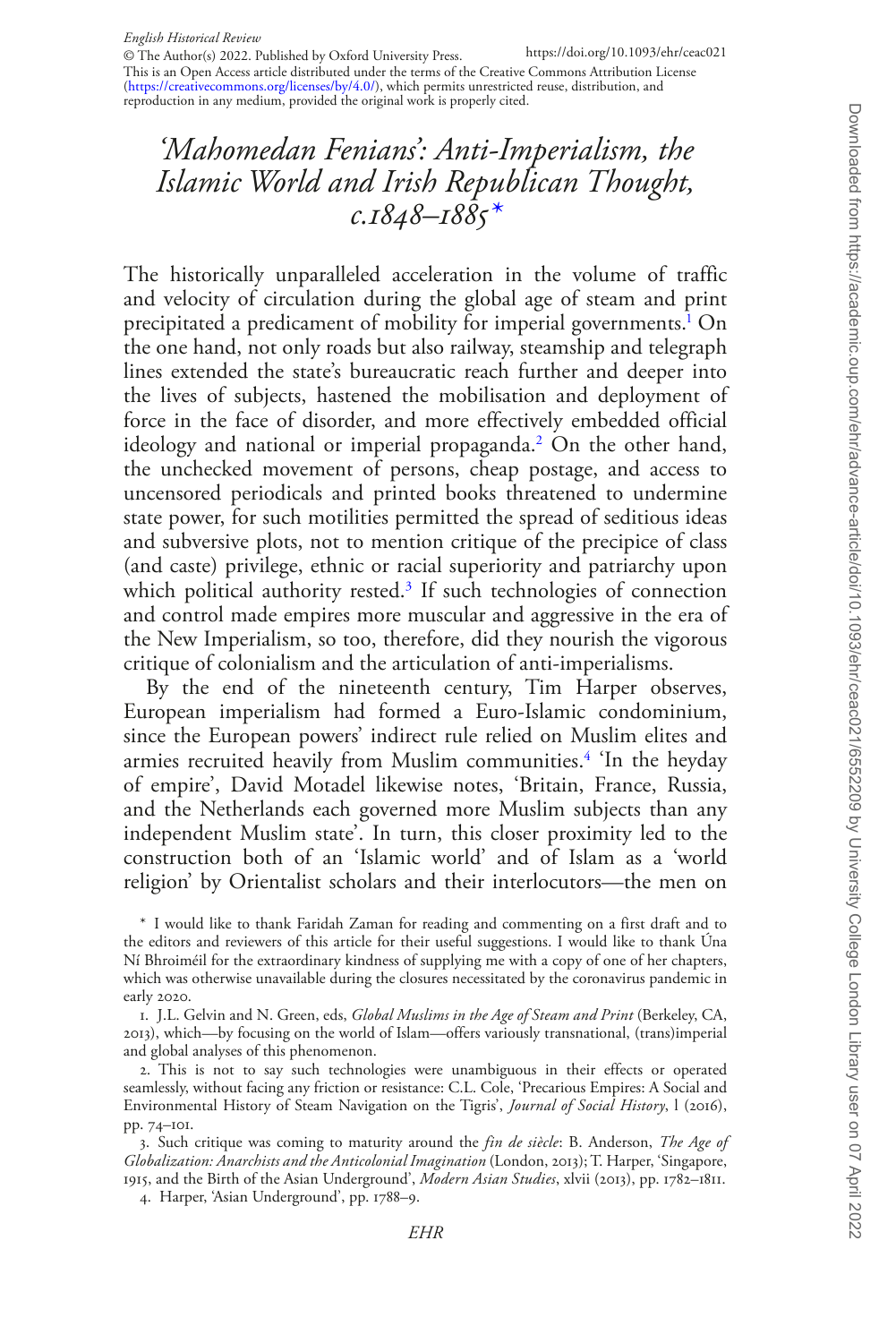# Page 2 of 30 WAHOMEDAN FENIANS': THE ISLAMIC WORLD

the spot—even as Islam's variations and the peculiarities of its localised forms were brought to light by these conversations.<sup>5</sup> At the same time, Western technologies connected even the more far-flung pockets of Muslim believers, whether through networks of print or the growth of the annual Hajj pilgrimage, for example.<sup>[6](#page-1-1)</sup> And, thus, nineteenthcentury globalisation gave substance to what had hitherto only been a notional worldwide community of Muslims (*umma*).[7](#page-1-2)

But this idea of imperialism as a 'Euro-Islamic condominium' can be interpreted in another way; at once a stylised fact characterising the nuts and bolts construction of European power and yet laying bare the weakness in the very foundations of empires. Were the Islamic crescent to rise up, the Christian powers might find it impossible to maintain their supremacy in Africa and Asia. Whether realistic or not, the possibility of a united *umma* became the bogeyman of European imperialism, particularly from the later nineteenth century. In part, this fear was stoked by the appearance of such figures as Jamal al-Din al-Afghani (1839–97).<sup>8</sup> Al-Afghani, whose *nisba* or epithet claimed Afghan nativity (despite his birth in western Iran), sojourned repeatedly in British India from his late teens—where he was initially thought to be a Russian spy—with numerous important periods in central Asia, Iran, Russia and the Ottoman domains. He witnessed the crisis of Islam in its confrontation with Western empires and modernity from multiple vantage points within the Muslim world, from European-ruled (formerly Muslim) states to European suzerainties (nominally ruled by Muslim dynasts), from cosmopolitan centres such as Bombay and Istanbul to the frontiers of nomadic society in Arabia and the central Eurasian steppe. He was a vociferous critic of British imperialism in the Muslim world, his thought intersecting with the ideology of what was termed 'pan-Islamism' by the late 1870s and 1880s. Broadly, this entailed the uniting of the '*umma* as a political body; its aims encompassed fighting European imperial domination in the Islamic world.[9](#page-1-4) Much scholarly attention has focused on the British imperial state's anxiety about the supposed threat of Islam or on Muslim subjects' optimism about pan-Islamism.<sup>[10](#page-1-5)</sup> But what, this article asks, was the standpoint on

- <span id="page-1-1"></span>6. J. Slight, *The British Empire and the Hajj, 1865–1956* (Cambridge, MA, 2015).
- <span id="page-1-3"></span><span id="page-1-2"></span>7. Motadel, 'Introduction', pp. 5–13.

8. An outstanding biography remains N.R. Keddie, *Sayyid Jamāl Ad-Dīn 'Al-Afghānī': A Political Biography* (Berkeley, CA, 1972), particularly pp. vii–viii and 2–9, which describes and explains—in conjunction with his political and religious thought—the connection with Sunni Afghanistan (rather than Shia Iran) consciously forged by the man himself and debated by his biographers ever since. Other important figures include Muhammad 'Abduh, and Muhammad Rashid Rida: see U. Ryad, 'Anti-Imperialism and the Pan-Islamic Movement', in Motadel, ed., *Islam and the European Empires*, pp. 131–49.

<span id="page-1-4"></span>9. Keddie, *Al-Afghani*, especially pp. 129–42; Ryad, 'Pan-Islamic Movement', *passim*.

<span id="page-1-5"></span>10. Motadel, ed., *Islam and the European Empires*.

<span id="page-1-0"></span><sup>5.</sup> D. Motadel, 'Introduction', in D. Motadel, ed., *Islam and the European Empires* (Oxford, 2014), p. 1.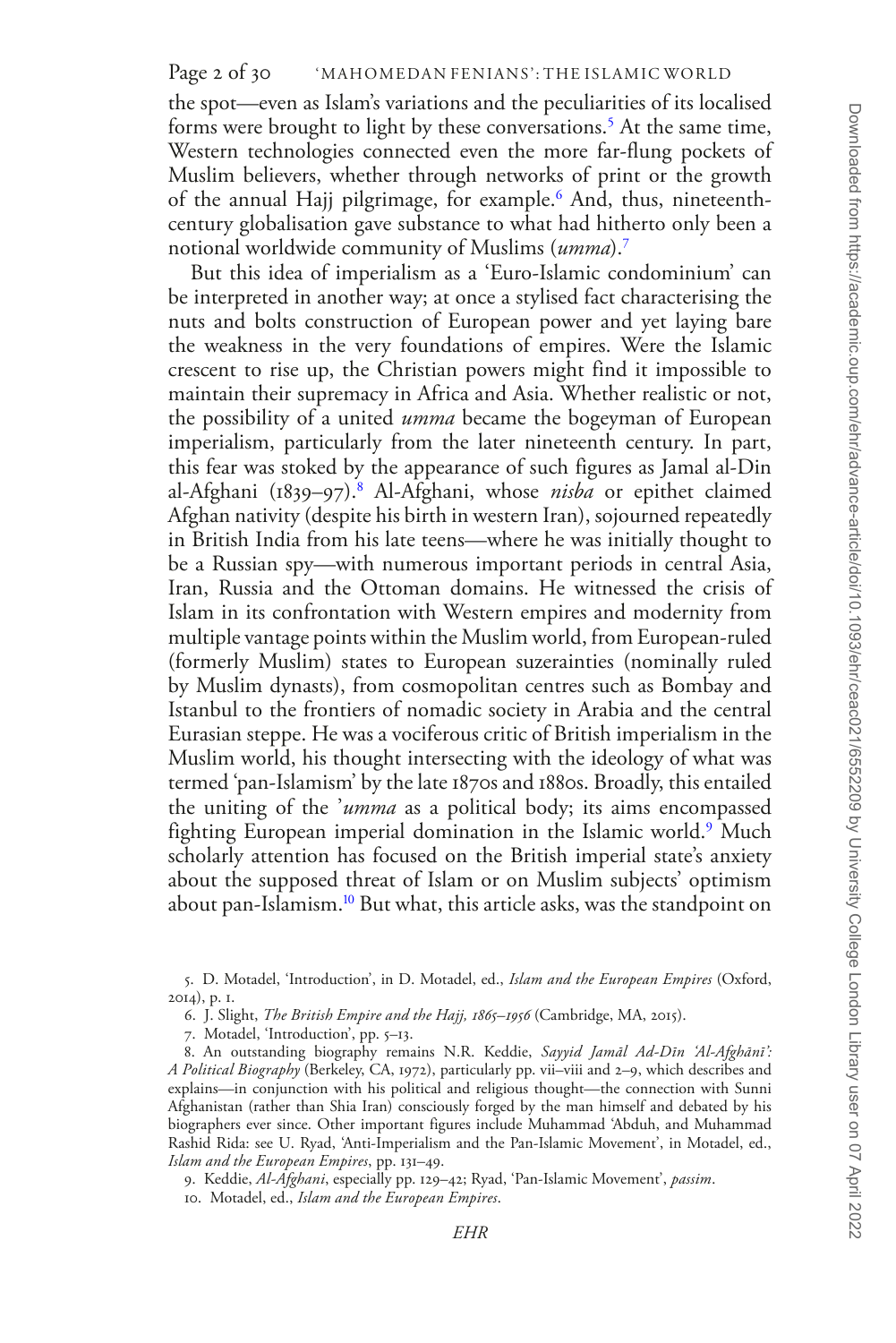Islam's potentiality taken by *non*-Muslims as they formulated their own critiques of imperialism?

The creation in 1876 of the title of *Kaisar-i Hind* (Emperor/Empress of India) allowed the London press to trumpet Britain's status as the world's greatest Muslim power by virtue of the vast number of Muslim subjects under British rule in India combined with those in its other colonies. The first Delhi Durbar was held on 1 January 1877. It marked the proclamation of Queen Victoria as Empress of India and was attended by the Viceroy of India, Lord Lytton (1831–91), the vassal rulers of the Indian princely states and other British Indian elites. It was a lavish event—all pomp and vastly changed circumstance—the rituals, symbols and spaces connected with Mughal authority 'desacralised' and repurposed in the legitimation of British power.<sup>11</sup> Thousands of miles away from Delhi and London, the Irish-American weekly, the *Irish World*, published on its front page a cartoon entitled 'John Bull as a Mohammadan'. It satirised the claim that Britain (John Bull) was a Muslim power in any respect, seeing it as 'misrepresent[ation]' manufactured by 'her venal press'.<sup>12</sup> Sharply critical of British imperialism and its handmaiden, the British media, the cartoon was typical of content appearing on the pages of that newspaper. The Ottoman Empire—ruled by a Muslim dynasty—was at the time in the midst of another war with Russia. Britain offered assistance to the 'Turk' only because it was in British interests to counterbalance Russian expansionism at the expense of the Ottomans in the Black Sea and eastern Mediterranean, and only in so far as such support did not damage Britain's international standing or drain her resources.[13](#page-2-2) *Irish World*'s reportage offers a window onto how non-Muslims conceived the potentiality of the Islamic world in the formation of their antiimperialism*. Irish World* was a thoroughly transnational production with a trans-imperial or global purview, was central to the Fenian cause and closely connected to the Fenian command structure, and yet has scarcely been studied.

This article is about the development of anti-imperialism within the Irish-American diaspora in a context in which news travelled rapidly from faraway places to engender a globally engaged mass media, in which the British Empire was understood by contemporaries as constituent of the worldwide Euro-Islamic condominium, and in which Irish patriots were articulating their own critique of the *Pax Britannica*. As sites critical to the formation of various sections of popular opinion, if not necessarily quite reflecting the diversity of societal attitudes *per se*, Irish newspapers have yielded much material to scholars interested in the

<span id="page-2-0"></span><sup>11.</sup> B.S. Cohn, 'Representing Authority in Victorian India', in E. Hobsbawm and T. Ranger, eds, *The Invention of Tradition* (Cambridge, 1983), pp. 179–207.

<span id="page-2-2"></span><span id="page-2-1"></span><sup>12.</sup> *Irish World*, 12 May 1877, p. 1.

<sup>13.</sup> Britain's position received sharp rebuke in another cartoon in *Irish World* published on its cover on 5 Jan. 1878.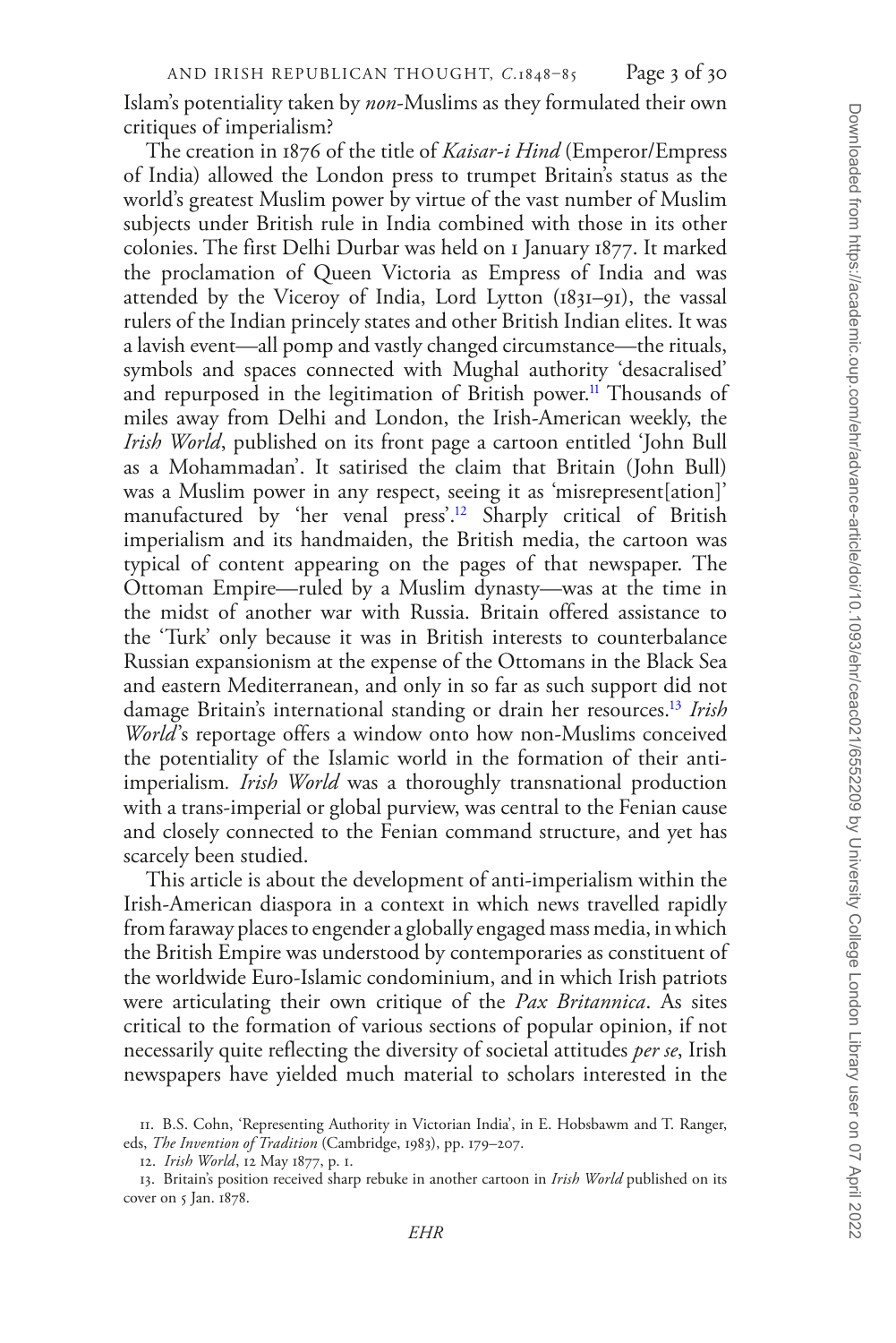relationship of Ireland to the British Empire, especially, most recently, Jennifer Regan and Jill Bender (on India), Matthew Kelly, Michael de Nie and Paul Townend (on Africa and Asia more broadly).<sup>[14](#page-3-0)</sup> Although understandings of this relationship are necessarily embedded within this article, the larger ambition is neither to revisit the now-vexed issue of whether Ireland and her relations with England before 1922 can be characterised as colonial, nor to elaborate Irish contributions to the British Empire and press the point of Ireland's relevance to British imperial history.<sup>[15](#page-3-1)</sup> On the contrary, much as the diasporic actors who contributed to *Irish World* sought to unshackle themselves from the British yoke, so the aim here is to unshackle scholarly analysis from the Ireland/Britain/British Empire framework. Their anti-imperialism was formulated within a political universe that was larger than the confines of the British Empire and can thus more appropriately be situated within a *trans*-imperial or global framework.

In the first place, the paper's contributors were situated outside the British Empire, and looked upon events from a North American vantage point for a North American (as well as Irish and Irish-British) audience. Secondly, they were acutely aware of Britain's rivalry with other European powers—including Russia—which they sought to exploit in the precipitation of some great convulsion at the global level that would provide the opportunity for Ireland's freedom. They were also witness to British expansion in the era of the New Imperialism, when British power pushed deeper into the continental interior of Asia and Africa, reaching its 'natural frontier' in thick jungles, uncharted deserts or rugged uplands, from where the Irish-Americans could hear the creaking noises of an over-extended British Empire[.16](#page-3-2) If historians have lately turned to frontiers and fringes to study those sites where (European) imperialisms were weakest or most contested, the fact was evidently palpable to contemporaries, upon whom the potential of such sites for the instigation of political revolution was not lost, as we will see.<sup>[17](#page-3-3)</sup> Finally, they recognised the (perceived) threat Islam posed

<span id="page-3-0"></span>14. J.M. Regan, '"We Could Be of Service to Other Suffering People": Representations of India in the Irish Nationalist Press, *c*.1857–1887', *Victorian Periodicals Review*, xli (2008), pp. 61–77; J.C. Bender, *The 1857 Indian Uprising and the British Empire* (Cambridge, 2017); M. Kelly, 'Irish Nationalist Opinion and the British Empire in the 1850s and 1860s', *Past and Present*, no. 204 (2009), pp. 127–54; M. de Nie, '"Speed the Mahdi!" The Irish Press and Empire during the Sudan Conflict of 1883–1885', *Journal of British Studies*, li (2012), pp. 883–909; P.A. Townend, 'Between Two Worlds: Irish Nationalists and Imperial Crisis, 1878–1880', *Past and Present*, no. 194 (2007), pp. 139–74; P.A. Townend, *The Road to Home Rule: Anti-Imperialism and the Irish National Movement* (Madison, WI, 2016).

<span id="page-3-1"></span>15. Cf. Townend, *Road to Home Rule*. For a pithy statement of these debates and their current status, see Townend, 'Two Worlds', pp. 139–40.

<span id="page-3-2"></span>16. The concept of the 'natural frontier' was itself a product of this period, as evinced by the thought of the former Indian viceroy, George Nathaniel Curzon, in *Frontiers* (Oxford, 1907), especially pp. 13–23.

<span id="page-3-3"></span>17. The 'Silk Letters Conspiracy' brought to fruition many of the worst fears of the British Indian state, involving Muslim revolutionaries across the landward Northwest Frontier in Kabul, and across the seaward frontier from Bombay to the nominally Ottoman Hejaz. The plot was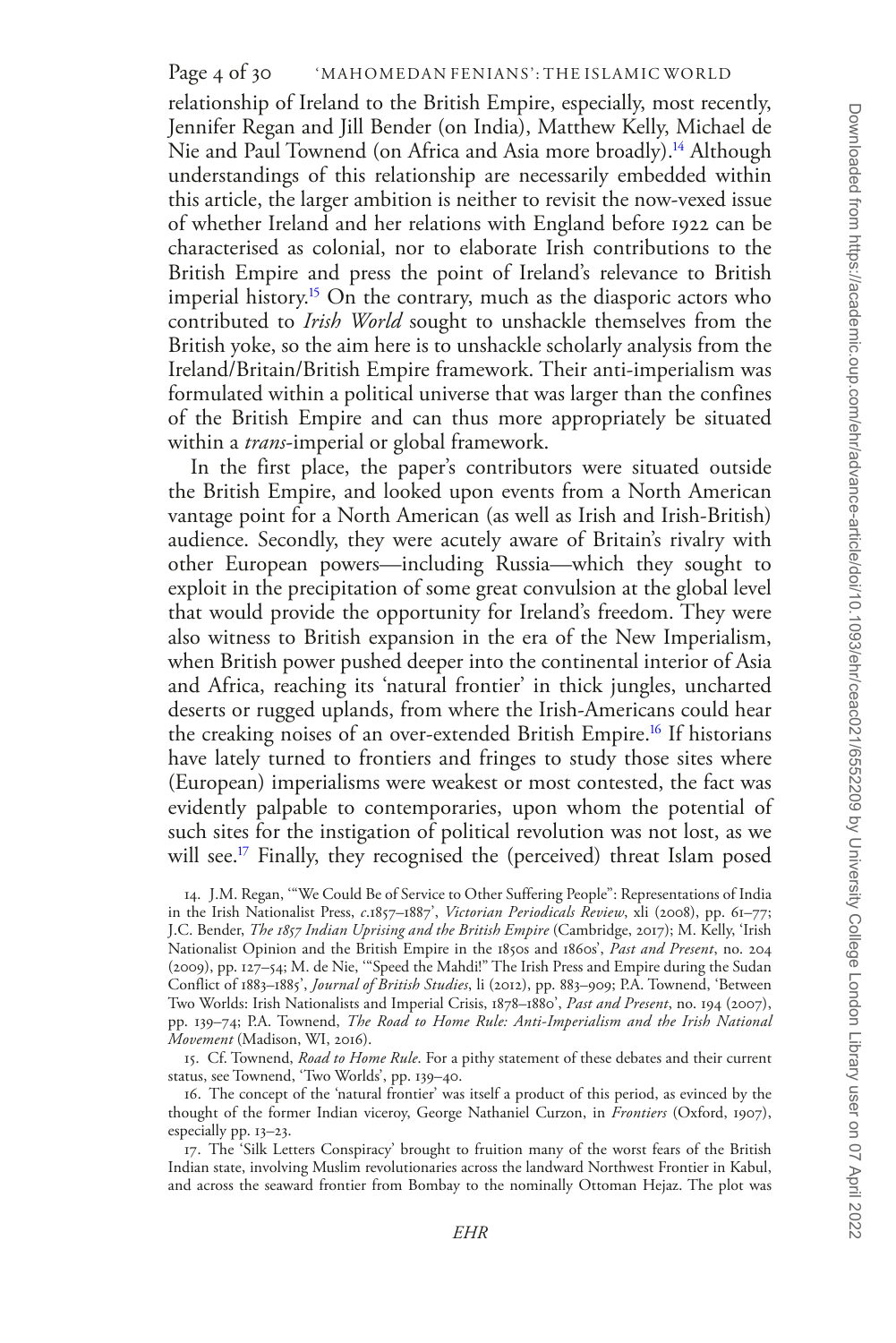to British rule, not least because the British—and other European powers—were facing some of their fiercest resistance from Muslim societies by the middle of the nineteenth century.<sup>[18](#page-4-0)</sup>

In a fascinating and wide-ranging study, Niall Whelehan has highlighted the numerous ways in which the Fenian movement was transnational, whether in terms of the constitution of its membership, the engagement with scientific, philosophical and political ideas from outside the network, or the concern with events in faraway places.<sup>[19](#page-4-1)</sup> In this respect, Whelehan's insistence on the *transnational* frame is curious, since Fenianism seems so very much a product of the *global* age of steam and print described above. Fenianism—in action—was not only opportunistic, but also staged on a geography that was global in scope. In the late 1860s, the Fenians launched raids into Canada to force Britain to withdraw from Ireland, at the same time supporting exploits in Ireland, Britain, southern Africa, Australia and New Zealand. From the late 1870s, they turned to other locales in the British Empire—in Asia and Africa—when these places became embroiled in conflicts that looked ready for prodding and agitating into a larger crisis of imperial governance. The significant challenges posed by the Zulus and the Boers in southern Africa, for example, received considerable coverage in the Irish press, as well as on the pages of *Irish World* and in the Fenian leaders' private correspondence.

Thus, as this article shows, Fenian anti-imperialism in the late 1870s is best studied within a trans-imperial or global framework. This approach more precisely illuminates the ways in which the Fenians understood the potentiality of imperial rivalry, of the fringe and frontier sites between empires, and of the peoples (particularly Muslims) who could not naturally be confined within the artificial borders of nations or empires. It was along India's frontier with Afghanistan that the Fenians perceived the coalescence of these potentialities for the emergence of an all-consuming imperial climacteric, making it an especially significant site for the hopes of the Irish republican cause. It is to understanding the development of this (albeit, short-lived) convergence—the interest in 'Mahomedan Fenians'—that this article is devoted.

The endeavour is necessarily in dialogue with Townend's examination of the Afghan War in the Irish press, but is distinct from that analysis in the following respects.[20](#page-4-2) It seeks to place Fenian interest in Afghanistan

rumbled, the resultant archive it created is voluminous, and yet much of the case remains a mystery: F. Zaman, 'Revolutionary History and the Post-Colonial Muslim: Re-Writing the "Silk Letters Conspiracy" of 1916', *South Asia: Journal of South Asian Studies*, xxxix (2016), pp. 626–43.

<span id="page-4-0"></span><sup>18.</sup> For a survey: D. Motadel, 'Islamic Revolutionaries and the End of Empire', in M. Thomas and A.S. Thompson, eds, *The Oxford Handbook of the Ends of Empire* (Oxford, 2018), esp. pp. 557–62.

<span id="page-4-1"></span><sup>19.</sup> N. Whelehan, *The Dynamiters: Irish Nationalism and Political Violence in the Wider World, 1867–1900* (Cambridge, 2012).

<span id="page-4-2"></span><sup>20.</sup> Townend, *Road to Home Rule*, especially pp. 38–73, although it is notable that much more of that chapter—on the Afghan and Zulu wars—focuses on the latter.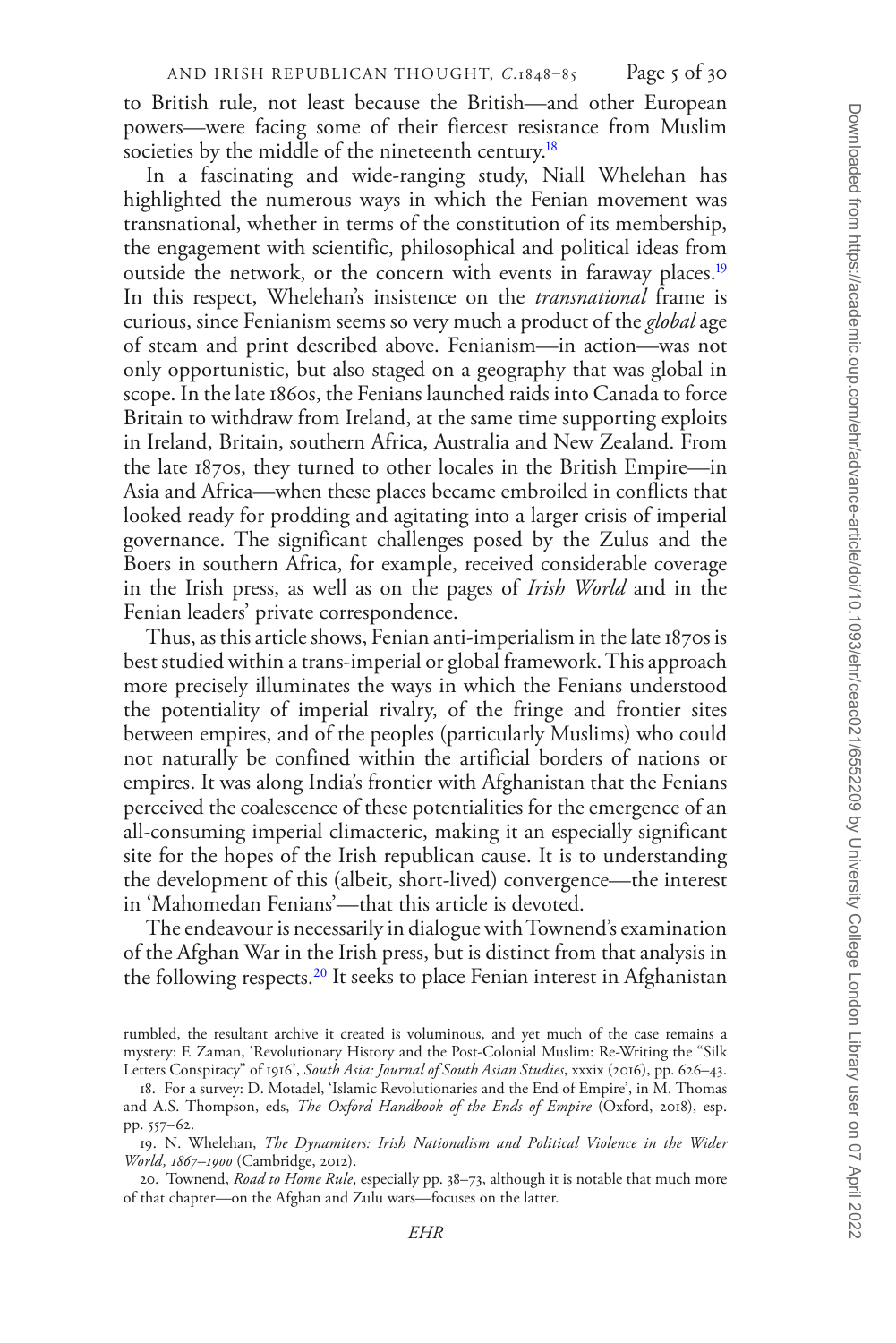in a larger context, one that is attentive to contemporary discourses about Islam and the politics of the so-called Great Game between British India and Russia on the eve of the Afghan War (1878–80). To prise open such subjects, the point of departure in the second section is *Irish World*'s reportage of the Great Eastern Crisis, specifically the Russo-Turkish War of 1877–8. Furthermore, the analysis centres on *Irish World*, delving deeply into its critique of empire, rather than taking stock of the tenor of the Irish press at large, as Townend and others have done. Instead, the Irish-American perspective helps 'decentre' the narrative outside the British Empire as part of the larger 'transimperialist' (if not globalist) project at hand. Such concerted focus on one periodical and set of voices also helps tease out the role of frontier sites and of Muslim societies in Fenian thinking (respectively examined in the third and fourth sections), whether in their wildest fantasies of an imperial crisis or in their use of similitude and comparison as a means of articulating anti-imperial thought. We begin, however, with a survey of the entanglement of Ireland and the Irish with India after 1848.

**I**

That 1848 (or, rather, 1848–51) marked a watershed of sorts for much of Europe has been given greater credence by scholarly work undertaken since the sesquicentenary of the revolutions.<sup>21</sup> Britain's political establishment saw out 1848 relatively unscathed, however; the Young Irelander Rebellion, which drew its passion from the horror of the unfolding Great Famine (1845–9) and its courage from events unfolding on the Continent, was what Seán McConville characterises as 'the slightest kind of insurrection', and was small-scale and thus easily quashed.<sup>22</sup> Yet, albeit in a roundabout way, working through increasingly global networks springing up in its wake, the flowering of Irish discontent in 1848 also had lasting repercussions for Britain and the British Empire.<sup>23</sup>

Some of the Irish rebels were rounded up and imprisoned; others escaped, most notably James Stephens (1825–1901) and John O'Mahony  $(1815–77)$ , who settled in France.<sup>24</sup> O'Mahony relocated to the United

<span id="page-5-0"></span><sup>21.</sup> See, for instance, J. Sperber, *The European Revolutions, 1848–1851* (Cambridge, 2005), esp. pp. 1–3, 264–80. An important strand of recent investigation has focused on the memory and memorialisation of the revolutions: see, for example, A. Körner, ed., *1848—A European Revolution? International Ideas and National Memories of 1848* (Basingstoke, 2000).

<span id="page-5-1"></span><sup>22.</sup> S. McConville, *Irish Political Prisoners, 1848–1922: Theatres of War* (London, 2003), p. 1; M. Ramón, *A Provisional Dictator: James Stephen and the Fenian Movement* (Dublin, 2007), especially pp. 13, 16–21, for the contemporary motivations and inspiration. Concurrently, Chartist agitation also reached a fever pitch yet soon fizzled out, helping the British state to exit 1848 unharmed,

<span id="page-5-2"></span><sup>23.</sup> See also M. Taylor, 'The 1848 Revolutions in the British Empire', *Past and Present*, no. 166 (2000), pp. 146–81, for an alternative 'imperial'—rather than 'national'—analysis of Britain's experience.

<span id="page-5-3"></span><sup>24.</sup> On the trials and imprisonment of the 'gentleman convicts', including transportation to Australia, see McConville, *Irish Political Prisoners*, pp. 45–106.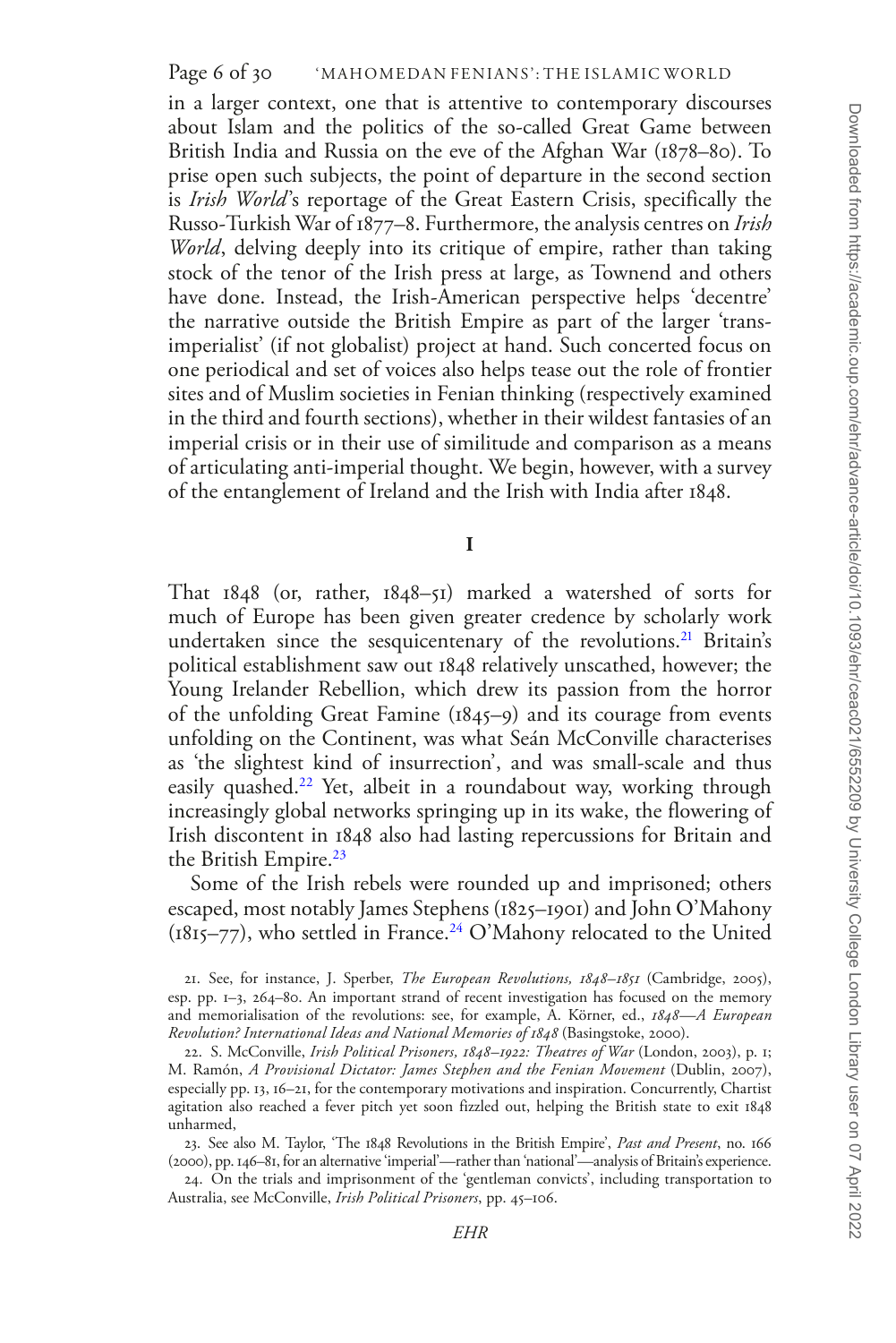States in 1856, where, with Michael Doheny (1805–63), he established the Fenian Brotherhood in 1858. On instructions from O'Mahony the same year, Stephens briefly travelled to Ireland to establish the new American organisation's counterpart (initially nameless, it became the Irish Revolutionary Brotherhood, and was later known as the Irish Republican Brotherhood [IRB]) before setting sail for New York.[25](#page-6-0) The failure of the Fenian uprising against British forces in Canada in 1866, and the division of the organisation between O'Mahony's faction and those of his rivals, spurred the IRB to withdraw its support for the Fenian Brotherhood, which dissolved in 1880. Taking its place in America were two Fenian or Irish-American republican organisations, the Clan na Gael and Jeremiah O'Donovan Rossa's (1831–1915) United Irishmen (otherwise known as the 'Skirmishers').[26](#page-6-1) Although national issues stood at the centre of the Fenian cause, the Fenians were working and thinking in a much larger geographic space than Ireland or the Irish-American Atlantic, or even the British Empire alone. Indeed, '[d]espite the centrality of an Atlantic triangulation between Ireland, Britain and the USA, Fenianism nonetheless extended in other directions', its networks stretching to Central and South America, continental Europe, South Africa, and also to Australia, to which many Irish political prisoners were transported. The concerns of some members were sometimes global in scope, certainly extending to Britain's empire in the East.<sup>[27](#page-6-2)</sup>

In Indian history, 1848 stands out as the year of the Siege of Multan, which terrorised the expatriate British population.<sup>28</sup> However, its role in the development of the institutions and mentalités of the British Indian state was eclipsed by the much larger uprising that broke out barely a decade later: the Indian Rebellion of 1857–8. Though no longer seen as the watershed it once was, the Rebellion nonetheless stands as an event that hastened the racialising and gendering of imperial rule and hardened not only the boundary between coloniser and colonised, but also the former's exploitation of the fault lines between confessional groups to ossify communal divisions on the subcontinent (notably,

<span id="page-6-2"></span>27. Whelehan, *Dynamiters*, quotation from p. 12, and p. 15 for details of the '*Catalpa* rescue' of 1875–6, when a ship was sent from New York to Australia for the successful rescue of prisoners. For a survey of recent findings concerning the profile of Fenians across the British imperial world, and their motivations, see C. Nic Dháibhéid, 'Political Violence and the Irish Diaspora', in E.F. Biagini and M.E. Daly, eds, *The Cambridge Social History of Modern Ireland* (Cambridge, 2017), esp. pp. 468–70. See also J.C. Bender, 'The "Piniana" Question: Irish Fenians and the New Zealand Wars', in T.G. McMahon, M. de Nie and P. Townend, eds, *Ireland and the Imperial World: Citizenship, Opportunism and Subversion* (London, 2017), pp. 203–22.

<span id="page-6-3"></span>28. M. Condos, *The Insecurity State: Punjab and the Making of Colonial Power in British India* (Cambridge, 2017), pp. 25–66.

<span id="page-6-0"></span><sup>25.</sup> In contrast to the work on Fenianism, the scholarship on James Stephens is both limited and somewhat hostile to a richer understanding of his biography and significance. For a revisionist treatment of his revolutionary career, see Ramón, *A Provisional Dictator*, pp. 49–107, which gives details of the process of establishing the IRB and the subsequent departure for the United States.

<span id="page-6-1"></span><sup>26.</sup> For other recent studies of Fenianism, see, especially, M.S. Ó Catháin, *Irish Republicanism in Scotland, 1858–1916: Fenians in Exile* (Dublin, 2007).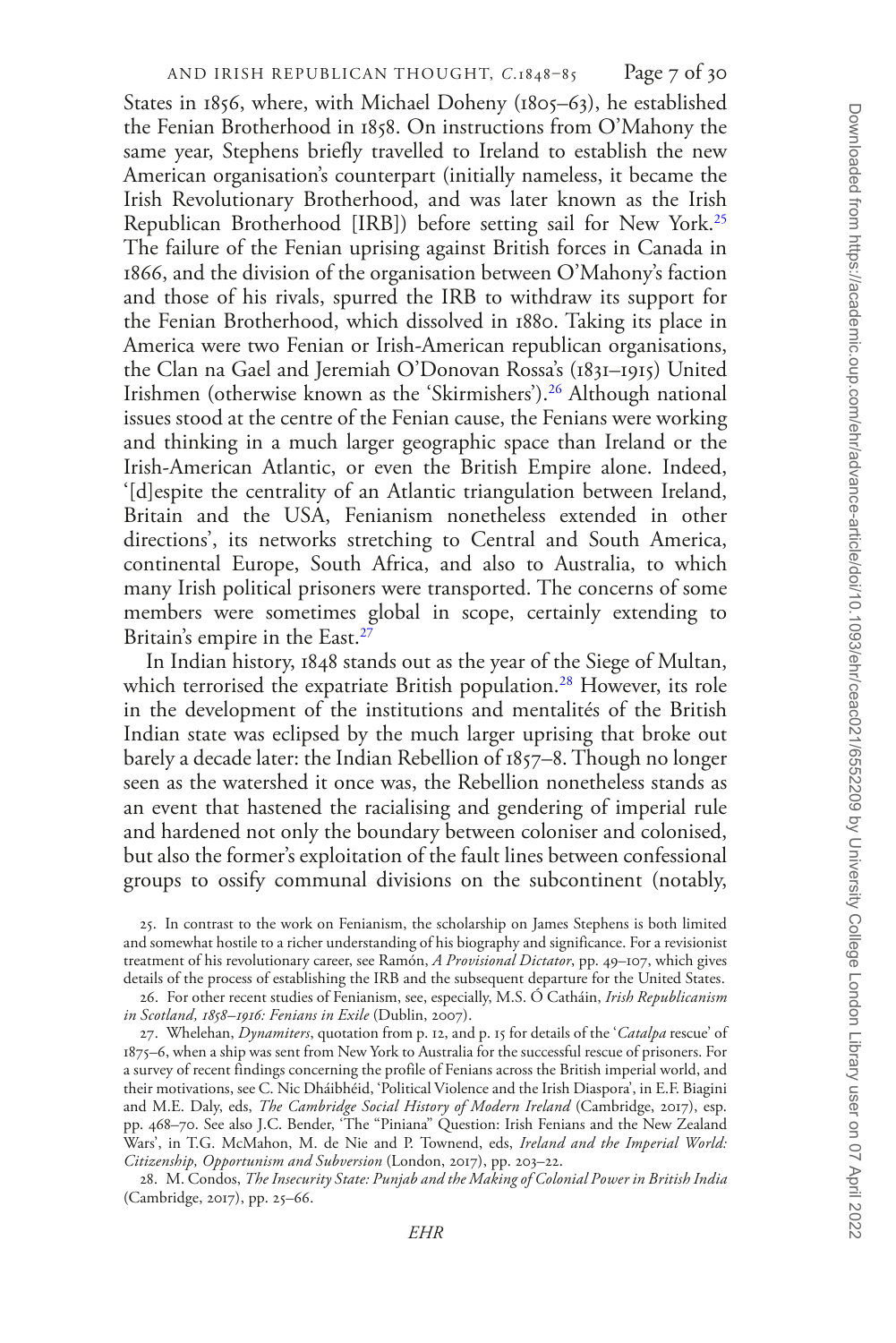## Page 8 of 30 WAHOMEDAN FENIANS': THE ISLAMIC WORLD

between Hindus and Muslims).[29](#page-7-0) Jill Bender's compelling analysis makes clear that the rebellion represented more than a crisis of the existing British government of India, for it became an imperial crisis, a harbinger of uprisings elsewhere in the empire, if not the wellspring of hope and optimism spawning the revolt of other colonised people. Of immediate concern to contemporaries, therefore, was the reportage of Indian events by the press in the colonies, particularly Ireland[.30](#page-7-1)

Irish opinion on empire, as represented in the Irish press, neither reflected universal sympathy for the plight of other colonised peoples nor saw much necessary commonality between Ireland and India. This is borne out by Jennifer Regan's analysis of the Dublin-based *Freeman's Journal* and *Nation*; respectively, a Protestant-owned daily with a middle-class readership sympathetic to the Catholic Church and the Home Rule movement, and a weekly with roots in the Young Ireland movement that continued to espouse a fervent nationalist position even as its ownership changed hands[.31](#page-7-2) Whereas the *Nation* reported the events of the 1857 Rebellion as retributive, akin to a popular uprising of the oppressed against tyranny such as the French Revolution, and a welcome setback to the British imperial project, *Freeman's Journal* was more hostile towards the mutiny in the East India Company's army (the spark of the popular uprising), not least because its readership was tied to the British Empire through trade and military service.<sup>[32](#page-7-3)</sup>

Yet, the reporting of Indian events in the more radical (if not yet 'nationalist') Irish press, such as the *Nation*, was a way of vilifying the Protestant British state and, by extension, threatening the integrity of the British Empire. If such papers were effective in dissuading Irishmen from enlisting, or in their critique of British activity in India, then the empire might slowly begin to crumble. The process might accelerate if such assessments intersected with seditious interests or with support from

<span id="page-7-0"></span>29. Bender, *Indian Uprising*, pp. 9–10, offers discussion of recent historiographical trends. Her monograph provides a multi-sited study of the impact of the fear and sense of crisis generated by the Rebellion upon British imperialism—in particular in Ireland, Jamaica, southern Africa and New Zealand—via the careers of Sir George Grey, Edward John Eyre and Sir Hugh Rose.

<span id="page-7-1"></span>30. To this may be added the criticism heaped by Englishmen upon the British Empire in the wake of British repression of Indian, Jamaican and Egyptian rebellions, which has lately been foregrounded by P. Gopal, *Insurgent Empire: Anticolonial Resistance and British Dissent* (London, 2019), pp. 83–207.

<span id="page-7-2"></span>31. Regan, 'Service', p. 62. Kelly, 'Irish Nationalist Opinion', compares the *Nation* with the *Irishman* in a broader analysis of traces of anti-imperialism in nationalist articulations—by exploring the critique of British colonial rule and the comparison of British to other European imperialisms—to nonetheless reach roughly similar conclusions.

<span id="page-7-3"></span>32. Regan, 'Service', pp. 64–7. The incidence of famine in colonial India occasioned deeper reflection, not least because of the memory of the famine at home, and marked the *Freeman's Journal* shift towards convergence with the anti-imperialism of the *Nation*, a process that accelerated as the Home Rule movement gained ground in Ireland until domestic concerns displaced foreign affairs: Regan, 'Service', pp. 67–9. If the Irish (or, at least, part of the Irish press) lost interest in British India, the opposite was not the case, for Indian politicians in Britain drew on the Home Rule movement to bring domestic relevance to their more far-flung imperial concerns: J. Regan-Lefebvre, 'Imperial Politics and the London Irish', in McMahon, de Nie and Townend, eds, *Ireland and the Imperial World*, pp. 103–30.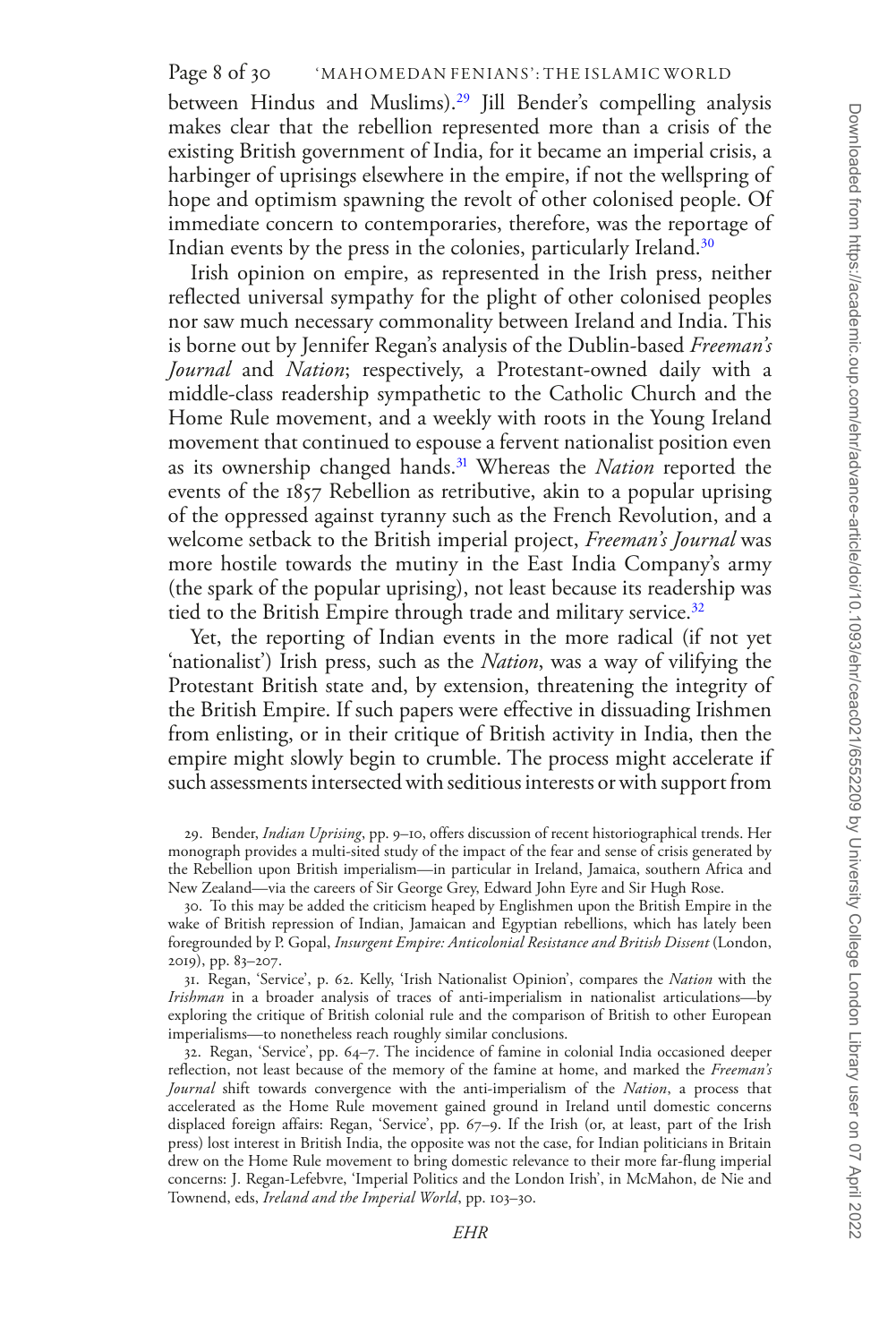Britain's rivals on the Continent (namely, France) to precipitate Irish insurrection[.33](#page-8-0) If concerns to this effect were mooted in some quarters, they were not taken especially seriously by the British authorities.<sup>[34](#page-8-1)</sup>

More worrying was the prospect of rebellion spreading to British shores from other colonies, such fears highlighted by the rebellion in Jamaica in 1865. Meanwhile, Sir Hugh Rose, a hero of the British army during the Indian Rebellion, was appointed commander-in-chief of the forces in Ireland, a post he held from his appointment in 1865 until his retirement in 1870.<sup>[35](#page-8-2)</sup> The emergence of transnational Fenianism after 1848, and the appearance in the 1860s of Fenian 'outrages' in Ireland, Britain and the distant corners of the empire—Canada, southern Africa, Australia and New Zealand—intensified not only fears of an Irish uprising, but of a series of worldwide insurrections with the potential to cause the implosion of British imperialism.[36](#page-8-3) Rose was certainly concerned about Fenianism, particularly in the army: his career in India had brought home to him the risks when 'natives' were responsible for maintaining law and order over their brethren. Rose thus drew on ideas developed during his time in India; notably, the need for a strong military command responsive to the threat of dissent, harsh punishment of Fenianism (as treason, where it occurred in the military), and the use of courts martial as means of stamping out the earliest signs of mutiny and Fenian insurrection.<sup>37</sup>

In numerous ways, therefore, the fate of Ireland and of India became ever more closely entwined from the mid-century, not least in the antiimperial proclamations of Irish patriots, and in British officialdom's fear of such sentiments contributing to the fomenting of an antiimperial revolution.<sup>38</sup> Focusing on the Fenian press and the writings of the Fenian command, the following three sections of this article examine how Irish-Americans—from their vantage point outside both Ireland and the British Empire—understood this relationship and its

<span id="page-8-3"></span>36. Bender, *Indian Uprising*, especially pp. 117–18, 134–9. This peculiar language of 'outrages' which became associated with the Irish has been examined by J.R. Roszman, 'The Curious History of Irish "Outrages": Irish Agrarian Violence and Collective Insecurity, 1761–1852', *Historical Research*, xci (2018), pp. 481–504.

<span id="page-8-5"></span><span id="page-8-4"></span>37. Bender, *Indian Uprising*, pp. 135–7.

38. Although historians have slowly started to make explicit particular points of connection between the two colonies, the only and most wide-ranging survey of Ireland and India's entanglements remains C.A. Bayly, 'Ireland, India and the Empire: 1780–1914', *Transactions of the Royal Historical Society*, x (2000), pp. 377–97.

<span id="page-8-0"></span><sup>33.</sup> Bender, *Indian Uprising*, pp. 58–65, 72–4.

<span id="page-8-2"></span><span id="page-8-1"></span><sup>34.</sup> Ibid., pp. 75–7.

<sup>35.</sup> B. Robson, 'Rose, Hugh Henry, Baron Strathnairn (1801–1885)', *Oxford Dictionary of National Biography* (accessed 13 July 2019). Two features of Rose's career are of additional note. First, he served in Ireland in 1832 (before service in the Middle East and India) where he put down local disaffection, setting a context for his later service. Secondly, he was born and raised in Prussia, receiving a Prussian military education and was thus part of the first-hand transmission of the imperial military-security state to Britain and to British India that has been described more generally by James Hevia, an institution that profoundly shaped frontier policy, including on the Northwest Frontier, in *The Imperial Security State: British Colonial Knowledge and Empire-Building in Asia* (Cambridge, 2012), pp. 17–36.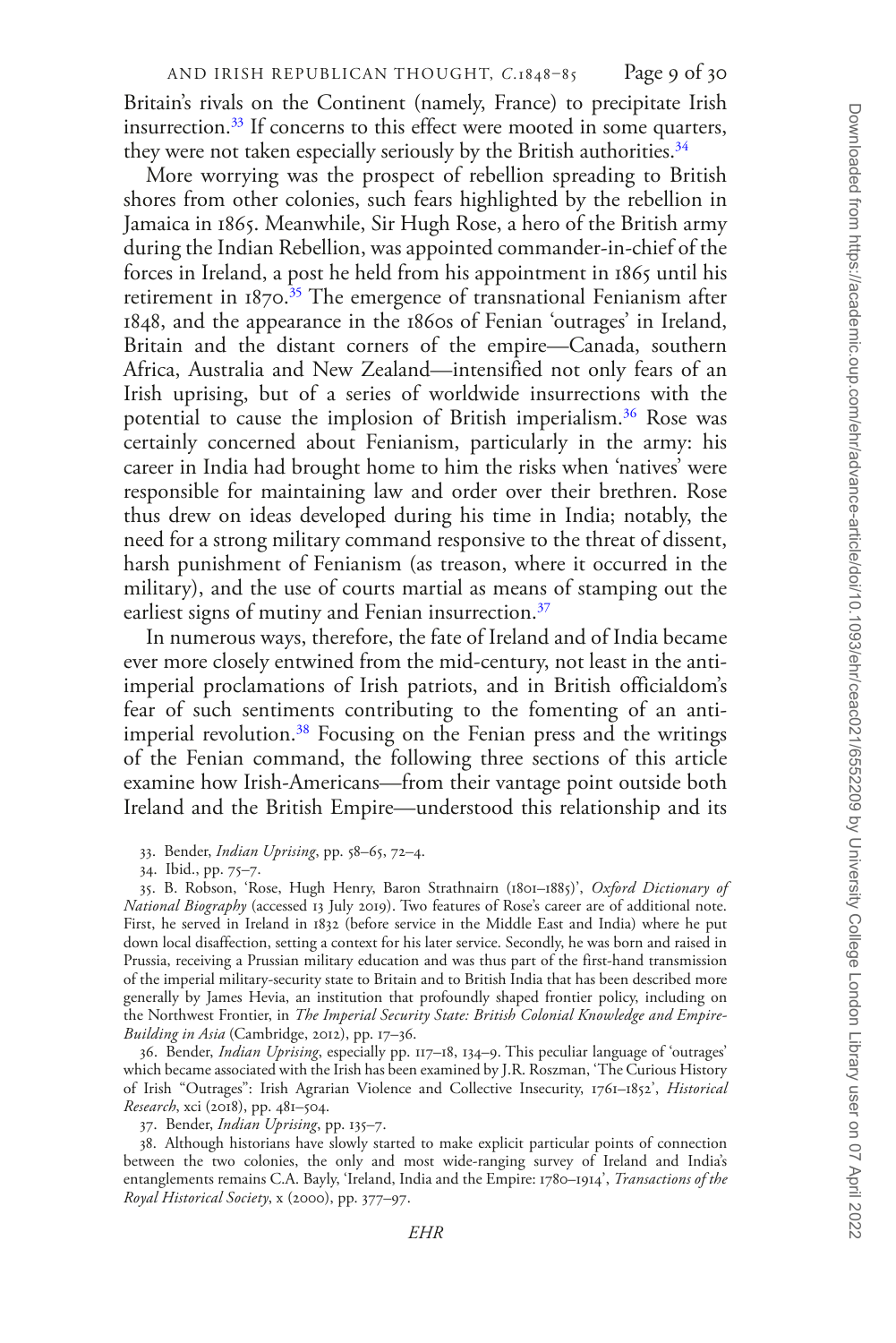#### Page 10 of 30 WAHOMEDAN FENIANS': THE ISLAMIC WORLD

possibilities for Ireland's future. Fundamental to this endeavour is the New York-based weekly, the *Irish World*, in print from 1870 and in 1878 renamed the *Irish World and American Industrial Liberator* to reflect its reportage of matters at 'Home' in Ireland and those of interest to its readership of Irish-American blue-collar labourers[.39](#page-9-0)

Irish-American weeklies were the product of the uprising of 1848: in its failure, it had thrown literate and political men with journalistic experience into Irish-American society. Here they produced 'a new kind of newspaper', far less deferential to the Church and marked by a radical republicanism.[40](#page-9-1) *Irish World*'s ambition was to provide an interpretative digest of news from Ireland (and from other parts of the world as they pertained to the Irish cause), while also keeping readers abreast of American developments, and it was thus suited to being published weekly rather than daily.<sup>41</sup> It was typical of this first generation of Irish-American republican periodicals, which were joined in the latter part of the century by a fresh wave of Irish-American newspapers; typical was the *Chicago Citizen* (established in 1882 as *The Citizen*), whose editorial outlook was anti-British and pro-American, anti-imperialist yet 'Europeanist' (in reflection of Chicago's diverse population).<sup>[42](#page-9-3)</sup>

Ignored by historians of Ireland and Irish America, *Irish World* has recently been examined by two scholars. First, Whelehan's study reveals the variety of concerns that animated Fenianism as it evolved until, by the late 1870s, some Fenians had embraced and appropriated the new technology of dynamite to the furtherance of the revolutionary cause, culminating between 1881 and 1885 in bombings in prominent public places in Britain, a campaign known as the 'dynamite outrages'.<sup>43</sup>

<span id="page-9-1"></span>40. These developments, and thus the landscape in which *Irish World* was situated, are pieced together in C. McMahon, 'Ireland and the Birth of the Irish-American Press, 1842–1861', *American Periodicals*, xix (2009), pp. 5–20.

<span id="page-9-2"></span>41. Ú. Ní Bhroiméil, 'Political Cartoons as Visual Opinion Discourse: The Rise and Fall of John Redmond in the *Irish World*', in K. Steele and M. de Nie, eds, *Ireland and the New Journalism* (New York, 2014), p. 120.

<span id="page-9-3"></span>42. Ú. Ní Bhroiméil, '"Up with the American Flag in All the Glory of its Stainless Honor": Anti-Imperial Rhetoric in the *Chicago Citizen*, 1898–1902', in McMahon, de Nie and Townend, eds, *Ireland and the Imperial World*, which shows just how precarious and finely balanced such values were, and how they were upset by America's war of imperial expansion against Spain (a Catholic power) in the Philippines. On the specificity and significance of the American context, showing an awareness of the part played by ready American money as well as America as a safe haven and a recruiting ground for the nationalist cause, but also the inflection with American values of independence and liberty, see Ní Bhroiméil, 'Political Cartoons', pp. 122, 129–30.

<span id="page-9-4"></span>43. Whelehan, *Dynamiters*. The ubiquity of *Irish World* and its critique of British imperialism within the historiography on the one hand, and the lack of serious scholarly attention given to the paper on the other, has been noted by Townend, who makes only very minor use of the periodical in his analysis: *Road to Home Rule*, especially pp. 110–11, 136, 160.

<span id="page-9-0"></span><sup>39.</sup> The paper was established and edited by Patrick Ford (1837–1913), a figure who 'weaves in and out of broader works on Irish-American nationalism but rarely seems to merit specific study': N. Whelehan, 'Skirmishing, *The Irish World*, and Empire, 1876–86' *Eire-Ireland*, xlii (2007), p. 183. Whelehan notes his proximity to O'Donovan Rossa and his commitment to skirmishing, in the same piece also exploring the various understandings of that term among contemporaries. For a brief biography of the man and his periodical, see J.P. Rodechko, 'An Irish-American Journalist and Catholicism: Patrick Ford of the *Irish World*', *Church History*, xxxix (1970), pp. 524–40.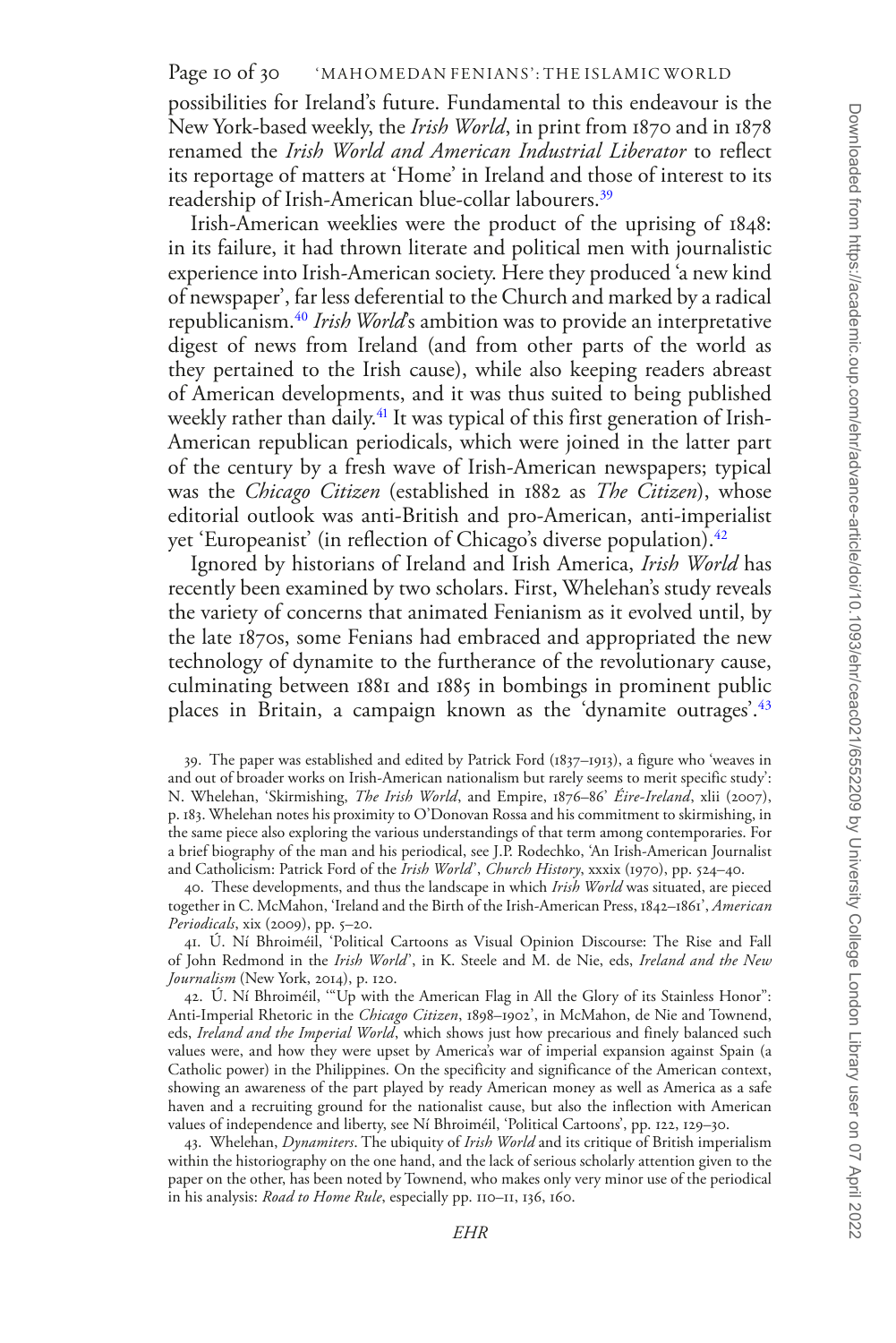Secondly, Úna Ní Bhroiméil, in a chapter on cartoons appearing in *Irish World* in the early twentieth century, has highlighted their content, large size and central placement (on the letterhead on the front page) as a means of 'condensing the central editorial opinion into a front-page graphic', which was the essence of the New Journalism style exemplified by this periodical.<sup>44</sup>

*Irish World* attained a wide circulation across North America, Ireland and even Great Britain, reaching 20,000 copies in Ireland alone by 1880.<sup>45</sup> It endeavoured to reflect proletarian concerns, even though its readership was not exclusively proletarian. In its critique of capitalist 'fat cats', its contents—including the prominent cartoons on its front pages—were frequently and unashamedly antisemitic, whether by 'unmasking' the 'Shylock' manipulating the Democrat and Republican parties alike, by showing 'King Shylock' being paid tribute by American industry, or by representing the premiership of Benjamin Disraeli as 'Shylock in Office', to take but a few graphic examples[.46](#page-10-2) Given the British and French Rothschilds' prominence in the financing of the Ottoman debt, it is no surprise that *Irish World*'s contributors portrayed the Eastern Crisis as a Jewish capitalist plot.<sup>[47](#page-10-3)</sup> Yet this eruption of conflict in the Ottoman world in 1875 was also an opportunity for Ireland, as we will see in the following section.

**II**

Ireland, plundered and enchained by the Turk of Western Europe, hails their [the Ottomans'] effort with joy. The powers which have allowed the Turk to encamp in Europe and behave as he has behaved, merit contempt and scorn. These same governments shall themselves be torn to pieces with 'teeth of iron' in the coming revolution that will punish all their crimes against Truth, Justice and Liberty.<sup>[48](#page-10-4)</sup>

The growth and acceleration of circulation stimulated the rise of transnational Irish republican networks. It spread news about assaults on British rule around the globe that had the potential to dent imperial prestige. And it encouraged fears that malcontents would be emboldened to overthrow empire at home and abroad. In fact, Irish republicans were more ambitious still, aware of the spaces between empires where rivalries could be exploited to their advantage. If the possibility of French support once nourished Irish republicanism, attention from the

<span id="page-10-0"></span><sup>44.</sup> Ní Bhroiméil, 'Political Cartoons', quotation at p. 122, and *passim* for larger analysis.

<span id="page-10-2"></span><span id="page-10-1"></span><sup>45.</sup> The circulation figures for *Irish World* are stated by Whelehan, *Dynamiters*, p. 15.

<sup>46.</sup> See, respectively, *Irish World*, 30 Sept. 1876, p. 3; 26 Jan. 1878, p. 1; and 11 Nov. 1876, p. 11. This all said, for the purposes of maintaining a socially broad base, the editorship had to reconcile an anti-imperial and anti-British outlook with the interests of its middle-class readership; see Ní Bhroiméil, 'Political Cartoons', p. 125.

<span id="page-10-3"></span><sup>47.</sup> *Irish World*, 6 Jan. 1877, p. 5.

<span id="page-10-4"></span><sup>48.</sup> Ibid., 14 Oct. 1876, p. 7.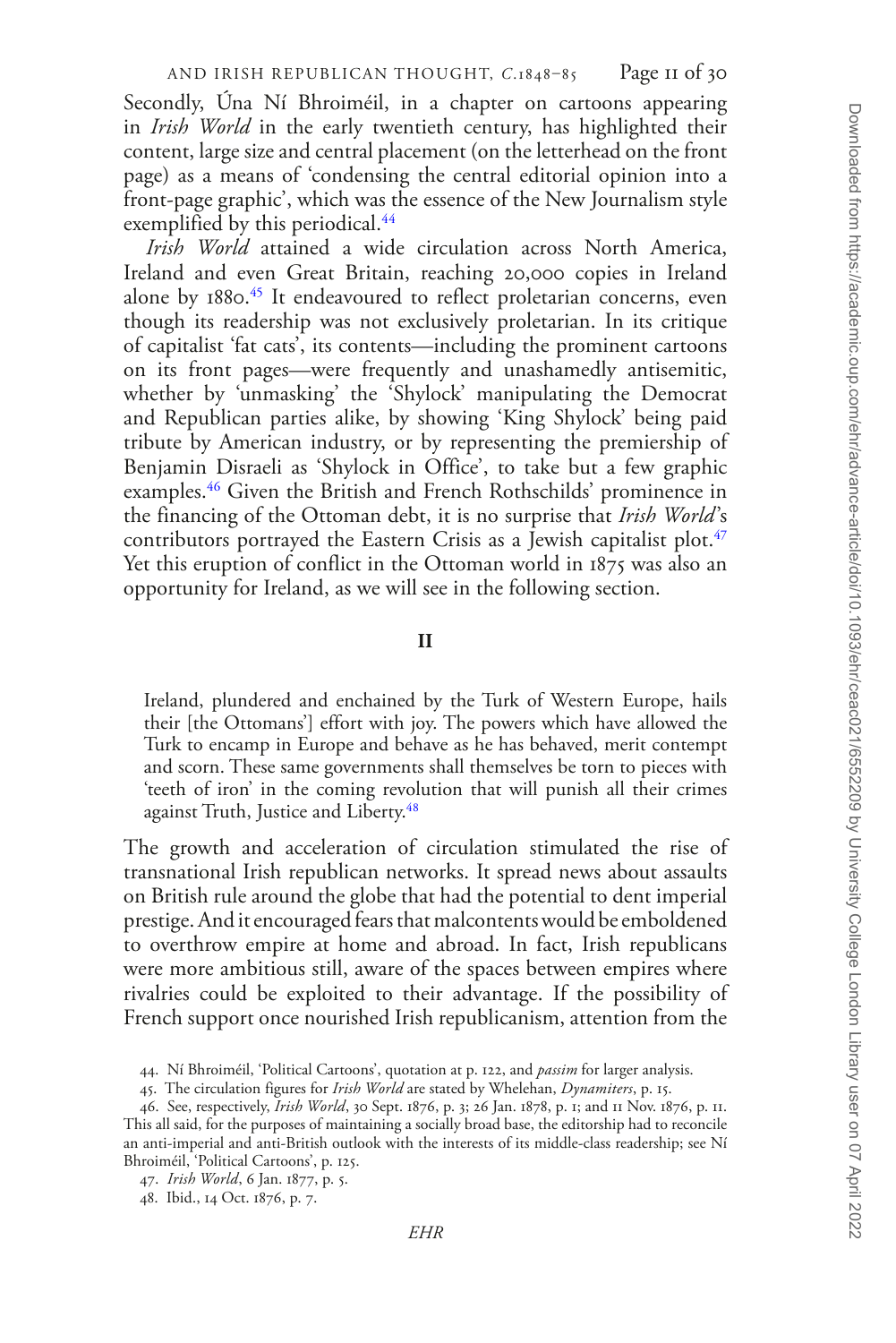middle of the century shifted in the direction of Russia, whose empire straddled British imperial interests in the Near East and Asia. The dust had barely settled on the new post-Rebellion government in British India, for example, when the Irish newspaper *The Nation* expressed hope in 1859 for an Anglo-Russian war in Asia.<sup>49</sup> Across the Atlantic, members of the Clan na Gael—under the leadership of John Devoy (1842–1928), veteran of the 1867 Irish uprising—watched carefully the intensification of Britain's rivalry with Russia. War in Crimea (1853–6) resulted in Russia's defeat by Britain, France and the Ottomans, but also in its 'swing to the east', for the frustration of the attempt at empire-building on Russia's European borders was soon followed by its rapid annexation of territory south of the Kazakh steppe in Central Asia between 1864 and 1868.<sup>50</sup>

Castigated on other pages of *Irish World* in the later 1870s for its aggressions in the Balkans, the Ottoman Empire served as a mirror in which the Christian powers might see their own reflection, as the article excerpted from above shows. Just as the Ottomans had historically vanquished and subjugated the peoples of southern Europe, so, too as *Irish World*'s contributors remarked here and elsewhere—was England an imperial 'robber power'[.51](#page-11-2) According to the Book of Daniel invoked in this passage, it was from the 'Great Sea' that four beasts would emerge. The fourth and most terrible of these, with its 'teeth of iron', would nonetheless be put to death, thus ending the empires of these king-beasts to usher in a new and more righteous age. In this apocalyptic Biblical allusion, the four beasts were the Great Powers selfinterestedly vying for control of the Mediterranean (the Great Sea), of which the fourth and most awful was, of course, England. The uprisings in the Balkan principalities against Ottoman rule in 1875 had provided the pretext for Russia's intervention in southern Europe, as defender of the Orthodox Church. This, in turn, threatened Britain's empire in Asia; such possibilities underwrote Britain's strategic alliance with the Sublime Porte to counterbalance Tsarist expansionism in the eastern Mediterranean and around the Black Sea.[52](#page-11-3) Great Power rivalries and interests thus precipitated the Great Eastern Crisis of 1875–8,

<span id="page-11-1"></span><span id="page-11-0"></span>49. Kelly, 'Irish Nationalist Opinion', pp. 150–51.

<span id="page-11-2"></span>51. For example: *Irish World*, 10 May 1879, p. 10. As the paper represented proletarian interests, one writer for *Irish World*, 22 March 1879, p. 1, took care to implore readers to 'Always distinguish between the oppressed workers of England, and the idle, loafing, thieving aristocracy'.

<span id="page-11-3"></span>52. On the reception of, and reflection upon, the crisis in Britain, see H. Cunningham, 'Jingoism in 1877–78', *Victorian Studies*, xiv (1971), pp. 429–53. See E. Sergeev, *The Great Game, 1856–1907: Russo-British Relations in Central and East Asia* (Baltimore, MD, 2013), pp. 149–211, for what the author calls the 'climax of the Great Game', and p. 164, for the larger geopolitical and world historical canvas to the Great Eastern Crisis.

<sup>50.</sup> For recent examinations of the motivation for expansion, see A. Morrison, 'Introduction: Killing the Cotton Canard and Getting Rid of the Great Game: Rewriting the Russian Conquest of Central Asia, 1814–1895', *Central Asian Survey*, xxxiii (2014), pp. 131–42; and A. Morrison, '"*Nechto Eroticheskoe*", "*Courir Après l'Ombre*"?—Logistical Imperatives and the Fall of Tashkent, 1859–1865', *Central Asian Survey*, xxxiii (2014), pp. 153–69.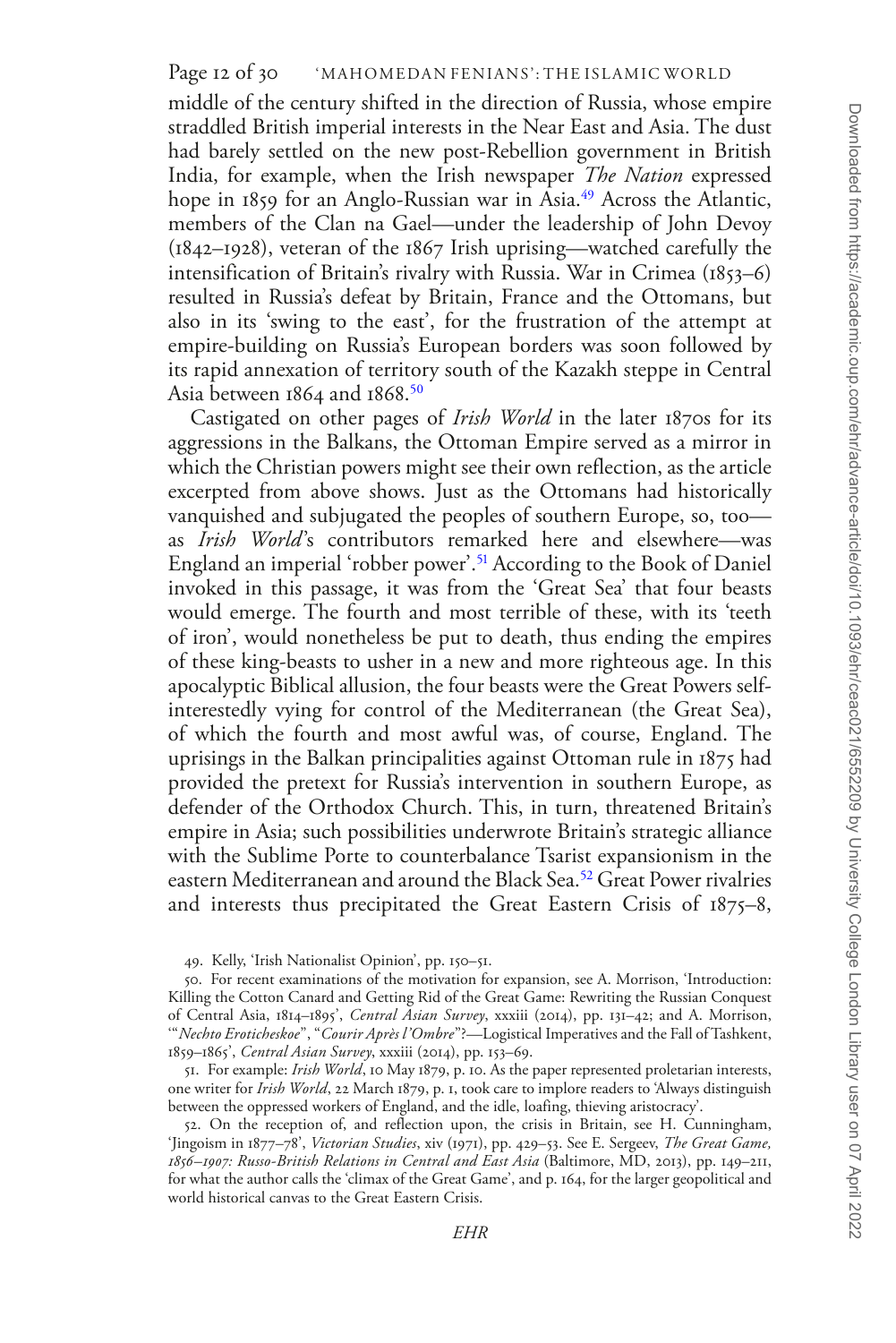but also—as this author for *Irish World* prophesised—the roiling of European imperialism toward its self-destruction and the popular revolution that would finally bring emancipation to the masses.

Russia's slow creep toward the frontiers of Britain's empire on the Indian subcontinent aroused fears of Romanov designs—possibly in alliance with Afghanistan—for the invasion of British India. Such nervousness remained largely latent through the second half of the nineteenth century but peaked whenever even the slightest of rumours gained purchase in official or wider expatriate circles, usually through frenzy whipped up by the press.<sup>53</sup> Since *Irish World's* correspondents kept tabs on Fleet Street's sensationalist outpourings, British anxieties were transformed in its pages into opportunities for the Irish cause. The eruption of the Great Eastern Crisis brought the prospect of a multifronted assault on British imperialism, should Russia prove willing to press Britain in Asia. 'To India via Constantinople.['54](#page-12-1) This was the hope (or fantasy) expressed by *Irish World*: a Russian victory in Europe that would oust British imperialism from Asia, thus furthering plans to evict the English from Ireland.

On the front page of the 28 October 1876 issue of *Irish World* appeared a cartoon captioned '"The Last Scene of All." A vision of John Bull's Departure from India to be Enacted in the Last Scene, in the Great Drama Entitled "The Irrepressible Conflict Between England and Russia"'.<sup>55</sup> One way or another, most likely as a result of victory in the current war, the way would be paved for Russia's continued march eastward, Britain purportedly standing little chance of resisting the Russian conquest of India. Even if the other European powers were to assert the need for a 'balance of power', forcing Russia to return India to Britain, this would necessarily result in 'concessions' to the Tsar in Europe that would weaken British power in the West.<sup>[56](#page-12-3)</sup> The language of 'outrages'—by this time so commonly used to describe the criminality and barbarous actions of the rural Irish that it had become a synonym for the Irish problem—was flipped in 'England's Difficulty', a piece appearing in the paper in  $1876$ .<sup>[57](#page-12-4)</sup> Its author discussed 'British outrages' in Ireland before tackling 'Irish interests' to be had in consequence of Russia making territorial gains and weakening British hegemony in the global political system.[58](#page-12-5) For all the optimism about the chain of events Russian expansion might unleash, it should be noted that the Fenian press was neither blind to the stultifying effect upon ordinary Russians of Tsarist autocracy (and, thus, to the prospect of popular revolution), nor unmindful of the Romanov state as another callous imperial power

<span id="page-12-0"></span><sup>53.</sup> For an exploration of 'information panic' on the Northwest Frontier, see J. Lally, *India and the Silk Roads: The History of a Trading World* (London, 2021), ch. 7.

<span id="page-12-1"></span><sup>54.</sup> *Irish World*, 9 Dec. 1876, p. 1.

<span id="page-12-2"></span><sup>55.</sup> Ibid., 28 Oct. 1876, p. 1.

<span id="page-12-3"></span><sup>56.</sup> Ibid., 7 Oct. 1876, p. 1

<span id="page-12-4"></span><sup>57.</sup> See above, n. 37.

<span id="page-12-5"></span><sup>58.</sup> *Irish World*, 28 Oct. 1876, p. 3.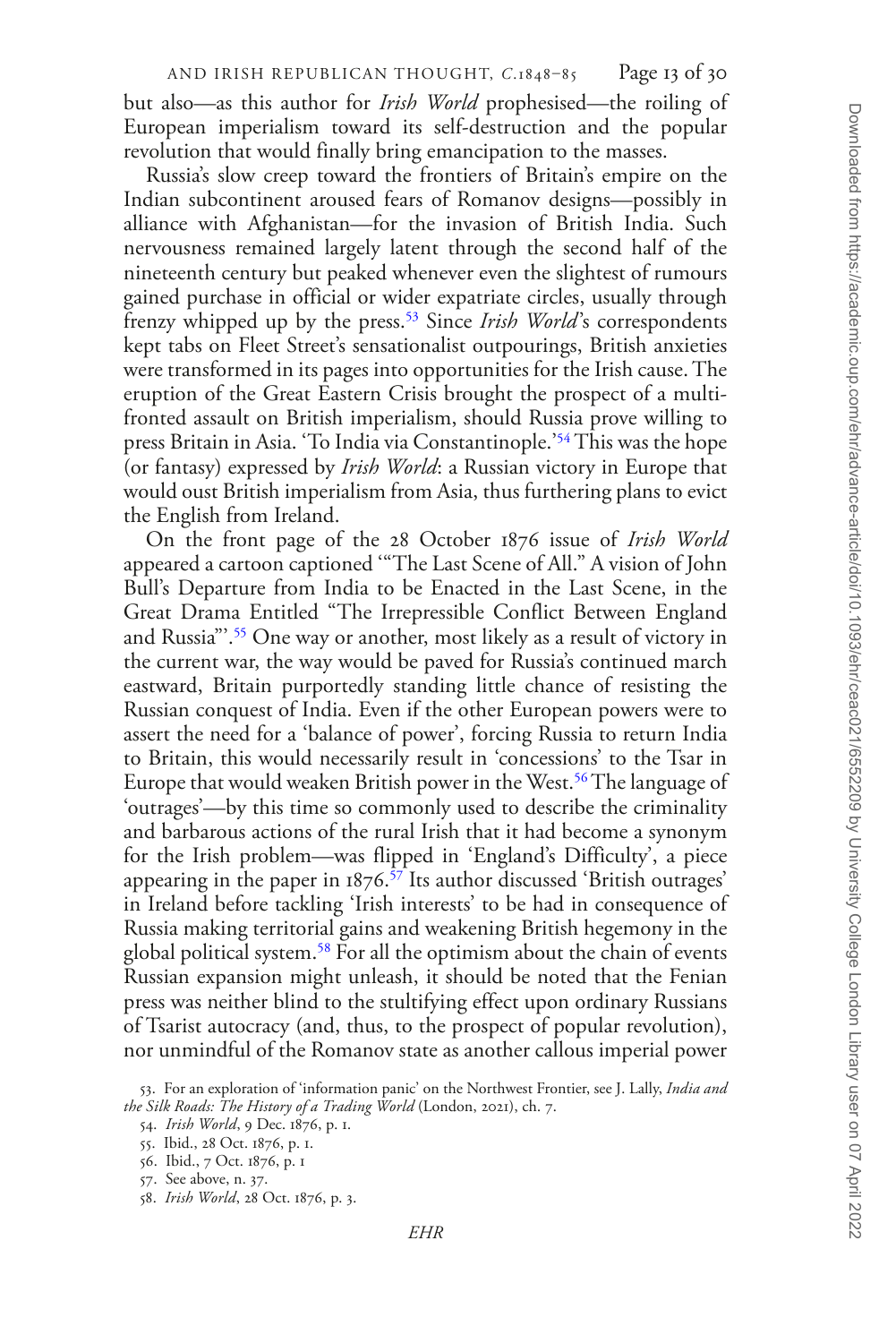that would not hesitate to 'wipe them [the Turks] out altogether' in pursuit of domination[.59](#page-13-0)

'The progress of the Eastern war is all that Irishmen could desire.['60](#page-13-1) Typical of sentiments expressed in *Irish World* until the end of war in 1878, such statements said little about the practical steps necessary to harness the opportunity for Ireland at hand.<sup>61</sup> A degree of behind-thescenes pragmatism was evident within the Fenian command, however. In a letter to John Devoy in February 1876, a Fenian revolutionary, Dr William Carroll, stated that it was the Clan na Gael's 'business to be ready' for such 'emergency'.<sup>62</sup> Indians possessed a lower standard of intelligence than the Irish, Carroll argued, and so would be even more helpless if Britain employed divide-and-rule tactics to disarm rebellion, for such strategy had long maintained English rule in Ireland. If Russia were to show her hand, the opportunities for successful insurrection in British India might be greater.<sup>63</sup> Carroll wrote with greater optimism of the intensification of revolutionary feeling, and of the hope of driving England to war with Russia, for if Russia were to 'go to Hindostan [*sic*], it will soon be all over with the newly made "Empress" of that unfortunate Empire'.<sup>64</sup> Thus was hatched a plan to meet with 'the Russian Ambassador at Washington, to whom we will present a welldigested Memorial on the discontent in Ireland, her capacity for war, her eagerness for it, etc'.<sup>65</sup> The Fenians were enmeshing the Irish cause with the contest in Asia played between Great Britain and Russia, the cold war of rumours and proxy conflicts that Rudyard Kipling termed the 'Great Game'.

## **III**

With the end of the Russo-Turkish War in 1878, Fenian interest shifted from the implosive potential of rivalry among the imperial powers to the insurrectionary potential along the edges and in the 'buffer-zones' of the British Empire[.66](#page-13-7) 'England's extremity is Ireland's opportunity',

<span id="page-13-0"></span>59. Ibid., respectively, 30 Sept. 1876, p. 3, and 7 Oct. 1876, p. 1.

<span id="page-13-2"></span><span id="page-13-1"></span>60. Ibid., 26 May 1877, p. 6.

<span id="page-13-5"></span><span id="page-13-4"></span>63. Ibid., p. 135.

64. Ibid., p. 182. See, for the further build-up of optimism and the careful planning it was felt necessary to undertake, the letter of 16 Oct. 1877, at the height of the Russo-Turkish War: ibid., p. 230.

<span id="page-13-7"></span><span id="page-13-6"></span>65. Ibid., p. 182.

66. On contemporaries' conception of Punjab and Afghanistan as a buffer zone, and its centrality to the formation of security policy, see M.E. Yapp, *Strategies of British India*: *Britain, Iran, Afghanistan, 1798–1850* (Oxford, 1980).

<sup>61.</sup> See also, ibid., 19 Jan. 1878, p. 6. *Irish World*'s readers did write in to express the readiness of their organisations to take advantage of England's weakness, however; for instance, *Irish World*, 28 Oct. 1876, p. 5.

<span id="page-13-3"></span><sup>62.</sup> *Devoy's Post Bag, 1871–1928*, I: *1871–1880*, ed. W. O'Brien and D. Ryan (Dublin, 1948), p. 135. The author of the letter, Dr William Carroll, was a Presbyterian from Donegal who worked closely throughout his career with Devoy and the Irish nationalist politician and Member of Parliament, Charles Stewart Parnell (1846–91).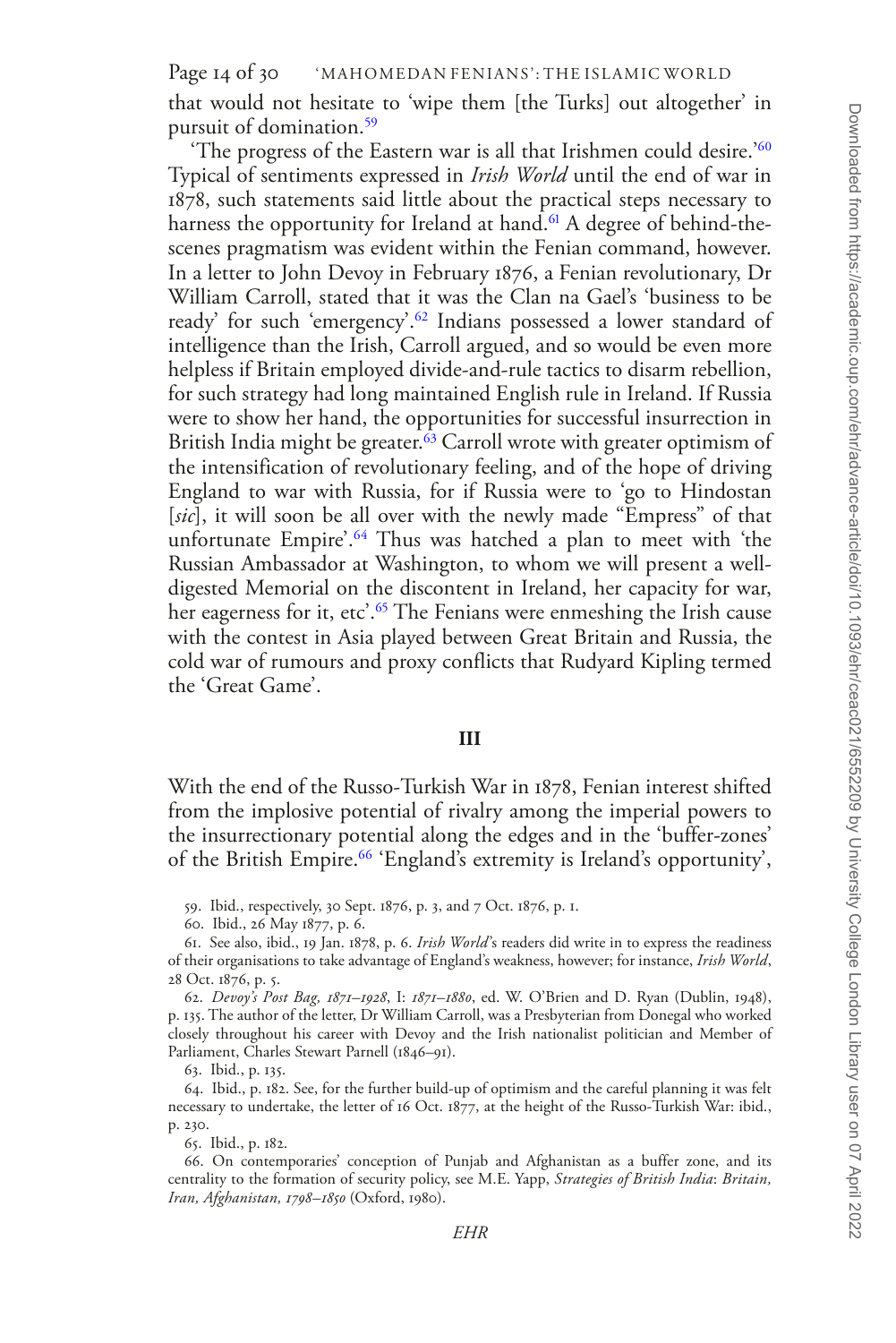*Irish World* proclaimed. 'Extremity' here referred to the British Empire both as a spatial entity and as an ongoing temporal process. 'Ireland's freedom may be achieved on fields far from her shores', for it was on the imperial fringe that an imperial crisis was most likely to foment— 'Who knows but that the battle may be fought out in the East?' On the other hand, British expansion was self-propelling even as this served to undermine imperial integrity:

England will find her Indian empire a mill stone hung to her neck. To retain what she holds she must continually try to clutch more territory. … All the world [will begin] to bristle with enemies of England, and English policy guided by a fatal necessity—heaps up wrath against the day of reckoning.<sup>67</sup>

More broadly, by drawing the connection between British rule in Ireland and British atrocities and injustices elsewhere in the empire, correspondents for *Irish World* and other Irish newspapers forwarded the notion, Whelehan argues, of 'imperialism as an extension of landlordism, as the international expression of robber elites taking land from its rightful owners, the "toilers of the soil"'.<sup>[68](#page-14-1)</sup> In this way, Paul Townend shows, they were able to fashion an anti-imperialism that undergirded and gave popular appeal to the Land League and the Irish Parliamentary Party.<sup>69</sup>

India had been integral to the development of the Irish nationalistrepublican critique of colonialism from the middle of the century. It was to India, particularly the volatile north-west frontier of the Indian Empire, that attention turned during the Great Eastern Crisis, and it was here—albeit only for another two years—that attention remained fixed as the Fenians eagerly awaited the beginnings of the climacteric enabling Ireland to cast off the English yoke. By reporting on the Indian famines of the 1870s, *Irish World* journalists condemned British policy to a sympathetic audience, since a large part of the paper's readership in America was drawn from those, or the progeny of those, who had left Ireland during the Great Famine of 1845–9[.70](#page-14-3) By 1878, Indian distress and disaffection with the colonial government's Malthusian response to

<span id="page-14-3"></span>70. See, for instance, *Irish World*, 22 Sept. 1877, p. 1. On the Indian and other famines of this period, see M. Davis, *Late Victorian Holocausts: El Niño Famines and the Making of the Third World* (London, 2001). Famine is yet another area of Indo-Irish entanglement: it is notable that one of the architects of British policy during the Irish Famine, Charles Trevelyan (1807–86), had previously been a civil servant in the East India Company's government, and subsequently returned to India to become Governor of Madras (1859–60) and then Finance Minister (1862–5): D. Fitzpatrick, 'Ireland and the Empire', in A. Porter, ed., *The Oxford History of the British Empire*, III: *The Nineteenth Century* (Oxford, 1999), p. 499.

<span id="page-14-0"></span><sup>67.</sup> *Irish World*, 5 Jan. 1878, p. 1.

<span id="page-14-2"></span><span id="page-14-1"></span><sup>68.</sup> Whelehan, *Dynamiters*, p. 106, for the quotation.

<sup>69.</sup> Townend, 'Two Worlds', here esp. pp. 146–7. Townend's wide-ranging analysis focuses on the purchase of press reportage and public discourse of England's 'bullying' of her African and Asian subjects for an Irish audience and as part of building momentum for political reform and Home Rule. The focus of the present analysis recognises the obvious significance of the Irish cause, but seeks to understand what Fenian interest in colonial matters reveals about the British Empire and the Islamic world more broadly.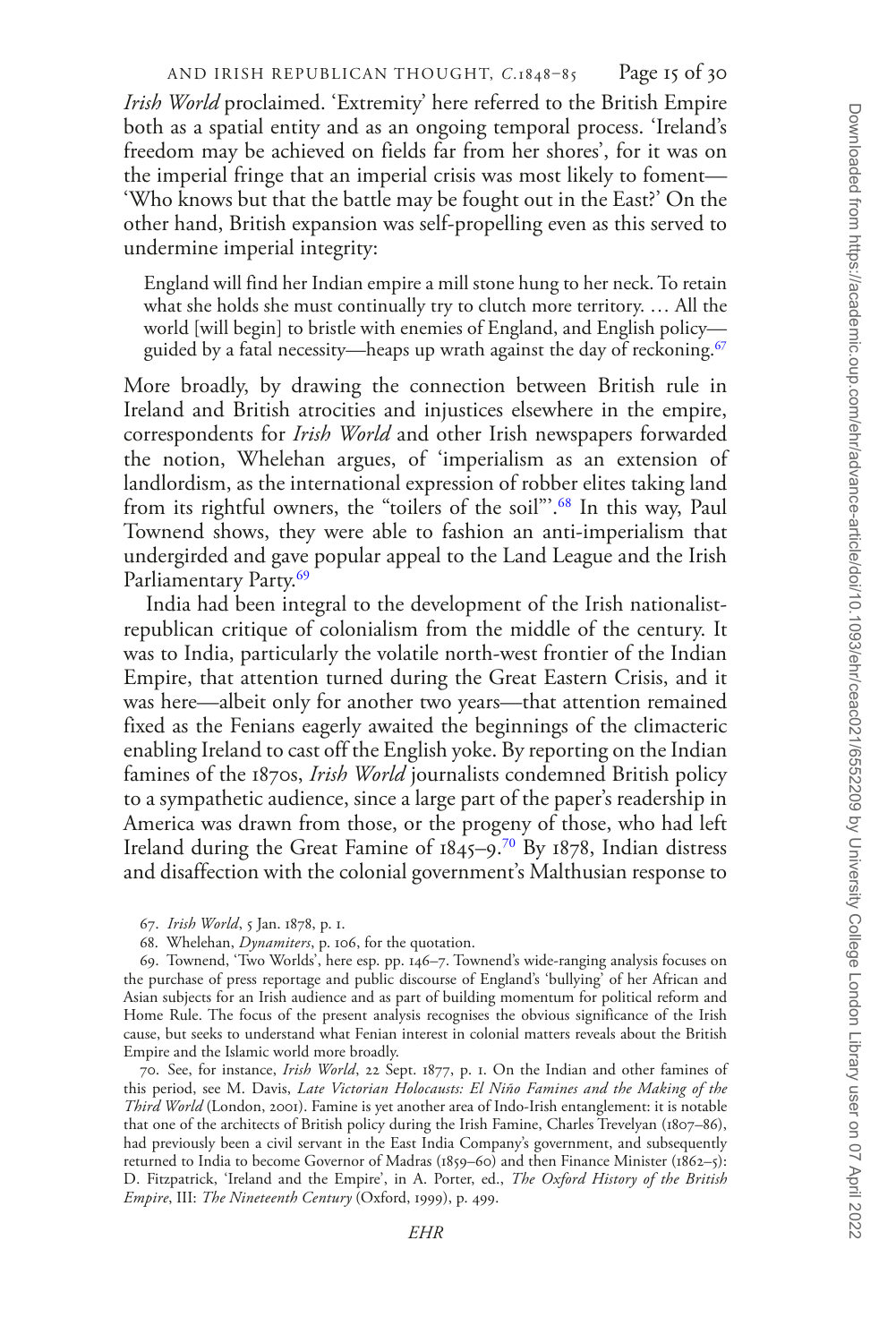food scarcity was presented as 'kindling' for some uprising of 'our two hundred and fifty millions of subjects', with a possible spark coming from the Amir of Afghanistan, Sher Ali (r. 1863–79), 'organising a large army *without permission* from our Viceroy in India'[.71](#page-15-0) In September 1878, the Amir turned away an approaching British embassy, having earlier received a diplomatic mission sent by the Tsar. In November 1878, therefore, amid mounting tensions and uncertainty about the exact nature of the Afghan court's relations with Russia, Britain declared war on Afghanistan, a conflict which lasted until September 1880.

Fenian leaders continued to toy with the idea of exploiting imperial rivalries to abrade and exhaust British power where it was most vulnerable, on the empire's frontiers and along its borders.<sup>[72](#page-15-1)</sup> When rumour came of unrest in Afghanistan in late 1877, there was hope that it might spill into 'action against the common enemy'. Were the Fenians to have 'a man there who could assure them, in *any language*, of finding in us allies and friends', General F.F. Millen of the Fenian military command wrote to Carroll, 'the result, irrespective of the power of Russia, would be to hasten their action and bring matters to a crisis'.[73](#page-15-2) When news reached America of Sher Ali's dismissal of the British embassy in 1878, the Fenian command was already poised to ponder its potential for the larger Irish struggle. Over a decade after the failure of the 1866 raids into Canada, Carroll wrote to Devoy in October 1878 of disaffection in Britain's North American colony, stating that if it were great enough 'among the Irish and French we could break up their whole Government'. He added that if 'Sheer Ali and his friend the Czar co-operated at the other end of "Her Majesty's Empire"', the whole enterprise might meet with more success, and thus reiterated the value of meeting with the Russian ambassador in Washington.<sup>74</sup> This optimism within the Fenian command was matched by sentiments articulated in the Fenian press.

'Trans-Atlantic' was the author of a column exploring Irish and global affairs pertaining to the Irish cause, matters frequently of such political importance towards the end of the 1870s as to make the front page of *Irish World*. 'Trans-Atlantic' was the pseudonym of Thomas J. Mooney, the paper's European correspondent and a veteran of the 1848 uprising.[75](#page-15-4) He and other columnists regularly reported on Afghanistan throughout the course of the war. In the month prior to the commencement of fighting, Trans-Atlantic wrote that the 'savage king' had 'scornfully rejected' Britain's offer of friendship—the reporting more likely

<span id="page-15-1"></span><span id="page-15-0"></span><sup>71.</sup> *Irish World*, 2 Feb. 1878, p. 3.

<sup>72.</sup> Other proposals, in similar spirit, included arming the Boers and aiding the Zulus to turn the tide on British frontier expansion in southern Africa: *Devoy's Post Bag*, I, ed. O'Brien and Ryan, pp. 393–93, 408–11; *Devoy's Post Bag, 1871–1928*, II: *1880–1928*, ed. W. O'Brien and D. Ryan (Dublin, 1953), p. 44.

<span id="page-15-2"></span><sup>73.</sup> *Devoy's Post Bag*, I, ed. O'Brien and Ryan, p. 282.

<span id="page-15-3"></span><sup>74.</sup> Ibid, p. 360.

<span id="page-15-4"></span><sup>75.</sup> Whelehan, *Dynamiters*, pp. 114–15.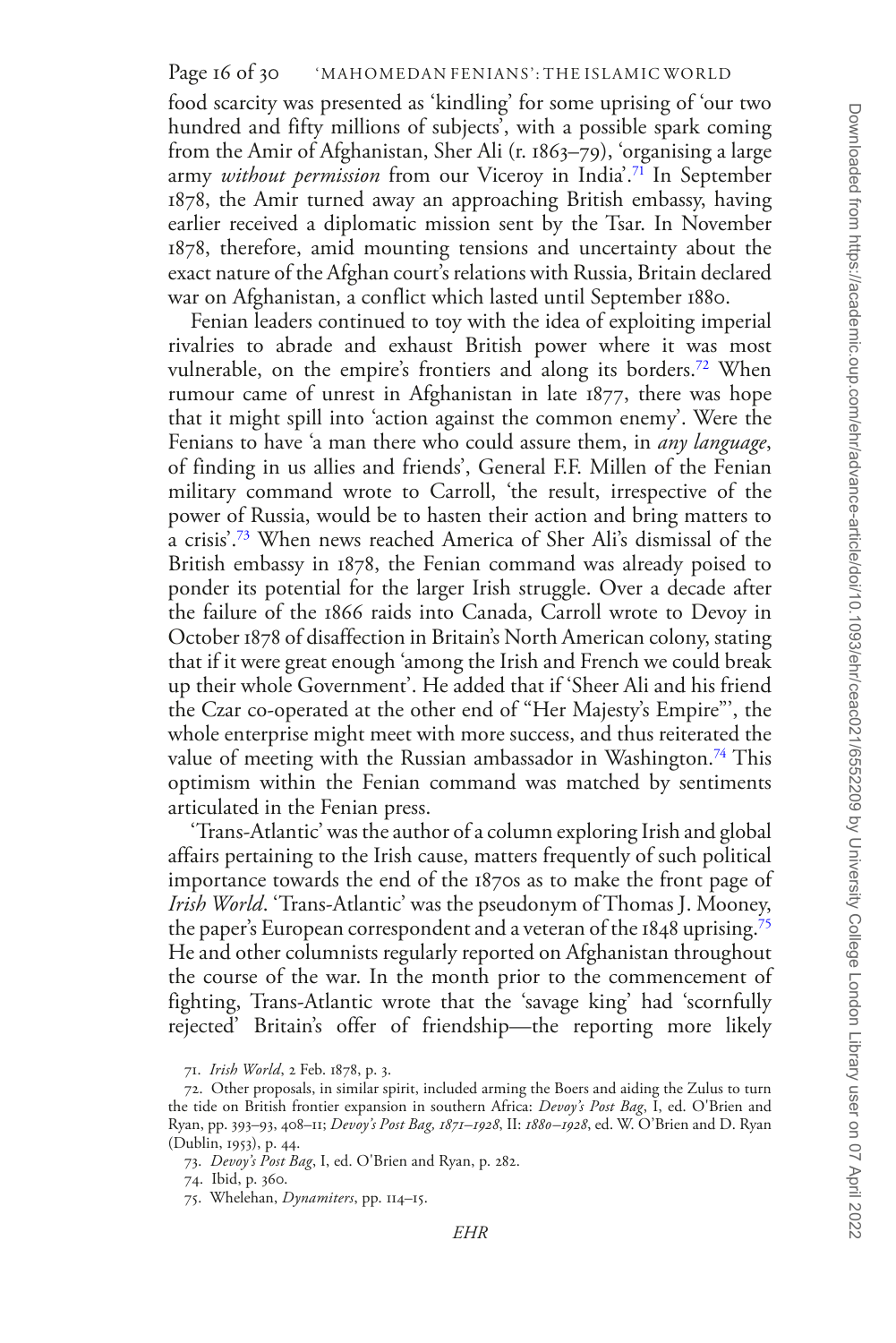conveying a lack of sympathy for Afghanistan's political position (or, at least, the portrayal of it in the British press) than reflecting a deliberately and archly sarcastic tone (in light of the tenor and content of the remainder of the column). The problem was that Afghanistan was a buffer zone separating 'our Eastern Empire from the Empire of Russia'. Thus, 'we can't stand this': 'Our flag of supremacy must be upheld in the East or we go down, down, down!['76](#page-16-0) Following the start of the war, however, Trans-Atlantic's position reversed, becoming more critical of British policy and more sympathetic toward Afghanistan. Recognising that details of the progress of the British campaigns were drawn from the British press, Trans-Atlantic stated explicitly in October 1879 that such sources had to be scrutinised and read critically, in January 1880 going as far as to say that the press had been withholding information from the British public and that fighting the Afghans was, in fact, contributing greatly to the 'crumbling down of the great British Empire at abroad and at home'[.77](#page-16-1)

Relaying 'news' published in *The Times* at the outbreak of the war of Russian-trained soldiers being allowed to enlist in the army of Sher Ali, Trans-Atlantic jeered: 'What do you think of that, ye Gentleman of England now sitting at home at ease?'[78](#page-16-2) At the same time, because Afghanistan was a buffer zone, *Irish World* noted that Russia possessed interests in exercising toward the Amir 'that kind of "benevolent neutrality" England practiced during the Turco-Russian war'; that is, to 'furnish them [the Afghans] with anything he may need, from a cartridge to a Krupp gun, and … see that his troops make proper use of them'.[79](#page-16-3) For their part, Asians were viewed as pawns, the Fenians sympathising with their plight while considering them inferior and valuable only in so far as they could help precipitate the crumbling of British imperialism.<sup>[80](#page-16-4)</sup> Although the weaker political positions of the Zulus and Afghans were said to stem from their only having recently started their struggle against English imperialism, which the Irish themselves had been fighting for centuries, this ought not to obscure the use of such terms as 'savages' to describe African and Asian colonised peoples, and thus the seeping into the 'sympathetic' prose and worldview of the Irish-American republicans of the very sorts of racial difference and hierarchy that had historically led to Ireland's own oppression.<sup>81</sup>

<span id="page-16-1"></span><span id="page-16-0"></span>76. *Irish World*, 12 Oct. 1878, p. 5.

77. Ibid., 18 Oct. 1879, p. 5, and 10 Jan. 1880, p. 6. In this respect, *Irish World* offered a counter to the outburst of 'patriotic frenzy' toward the end of the Great Eastern Crisis (and during the Boer War) studied by Cunningham, 'Jingoism in 1877–78'.

<span id="page-16-2"></span>78. Ibid., 30 Nov. 1878, p. 5.

80. More favourable assessments of Indians were found in *The Nation* in the 1850s and 1860s; see Kelly, 'Irish Nationalist Opinion', pp. 144–5.

<span id="page-16-5"></span>81. Townend, 'Two Worlds', p. 154. See also de Nie, 'Mahdi', pp. 903–4, 908. On the racial language and racialised discourse employed by the English, see B. Nelson, *Irish Nationalists and the Making of the Irish Race* (Princeton, NJ, 2012).

<span id="page-16-4"></span><span id="page-16-3"></span><sup>79.</sup> Ibid, p. 4.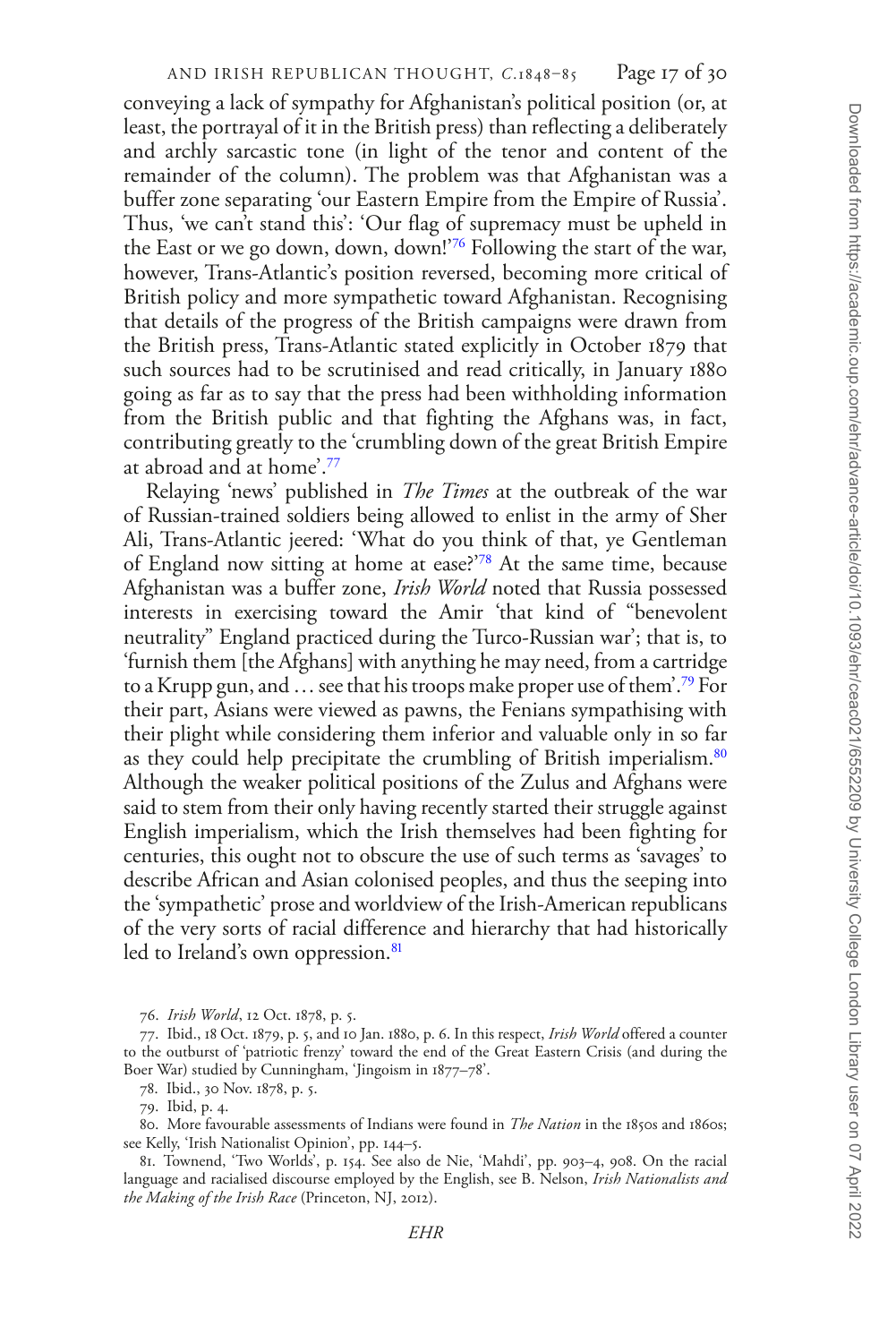Ultimately, the Afghan war was significant because of its potential for precipitating Britain's reversal of fortune. 'The Afghan Uprising' represented 'A Fearful Blow to British Power in Asia', not only because Britain had met her match, but because the war effort necessitated the withdrawal of British troops from Burma, much to the satisfaction of the Burmese court, which had been holding fast in the face of two defeats to the British (1824–6, 1852–3), and because of speculation concerning Russian intervention if the tide turned against Britain.<sup>[82](#page-17-0)</sup> The war was 'Driving Out the Robber Invader' and heralded as 'A Repetition of the Tragedy of 1842'—that is, the retreat from Kabul during the First Anglo-Afghan War (1839–42) that had resulted in thousands of British and Indian casualties.<sup>[83](#page-17-1)</sup> The expansionism of the era of the New Imperialism had overstretched Britain, so that the emergence of simultaneous colonial conflicts increased not only the chance of defeat, but of the implosion of the empire itself. 'Taking into account that [during the Irish Rebellion] in 1798 it took the whole force of the British Empire and one hundred and seventy thousand troops to put down the patriots of only one and a half Irish counties', Trans-Atlantic mused, 'where will they get troops to put down twenty countries?['84](#page-17-2)

Thus, Trans-Atlantic noted, the 'uprising in Cabul [*sic*] is a continuation of the Zulu uprising in South Africa—a part, *only a part*, of the great breaking up, at least, of the wickedest Government of men that ever scourged the inhabitants of the earth'.<sup>85</sup> Trans-Atlantic regularly offered readers a panorama of imperial conflicts to make the case that the 'British Empire is Tottering', having by 1880 faced 'Four Defeats in As Many Years'. At the same time, he stressed the immorality of British rule, calling the British Empire 'a Confederation of Robbers'.[86](#page-17-4) Trans-Atlantic's column of 10 May 1879, for instance, reported on the underhandedness of the British during the war with Afghanistan (where during night raids they 'shoot the Afghans at sight, and make prisoners only of their cattle'); the preparations made by the Burmese court amid rising hostilities (which would erupt in 1885 into the Third Anglo-Burmese War); the unprecedented humiliation Britain faced at the hands of the Zulus; as well as the trouble potentially posed by the French in Africa and the threat of political independence emanating from the 'faithful, peaceful dominion' of Canada.<sup>87</sup> The cover story of 22 March 1879 was headlined 'Cheers for the Zulus!', and gave instructions on 'How the Workers for Ireland's Independence Ought to Feel Towards Cetywayo'. Positively, was the answer, for the Zulu king and leader of

<span id="page-17-1"></span><span id="page-17-0"></span><sup>82.</sup> *Irish World*, 4 Oct. 1879, p. 5.

<sup>83.</sup> Ibid., 27 Dec. 1879, p. 1. For details of the events of 1842, see W. Dalrymple, *Return of a King: Shah Shuja and the First Battle for Afghanistan, 1839–42* (London, 2012), esp. pp. 460–69.

<span id="page-17-2"></span><sup>84.</sup> *Irish World*, 10 July 1880, p. 1.

<span id="page-17-3"></span><sup>85.</sup> Ibid., 11 Oct. 1879, p. 1.

<span id="page-17-4"></span><sup>86.</sup> Ibid., 10 July 1880, p. 1, and 11 Oct. 1879, p. 1.

<span id="page-17-5"></span><sup>87.</sup> Ibid., 10 May 1879, p. 10. See also ibid., 12 Apr. 1879, p. 10.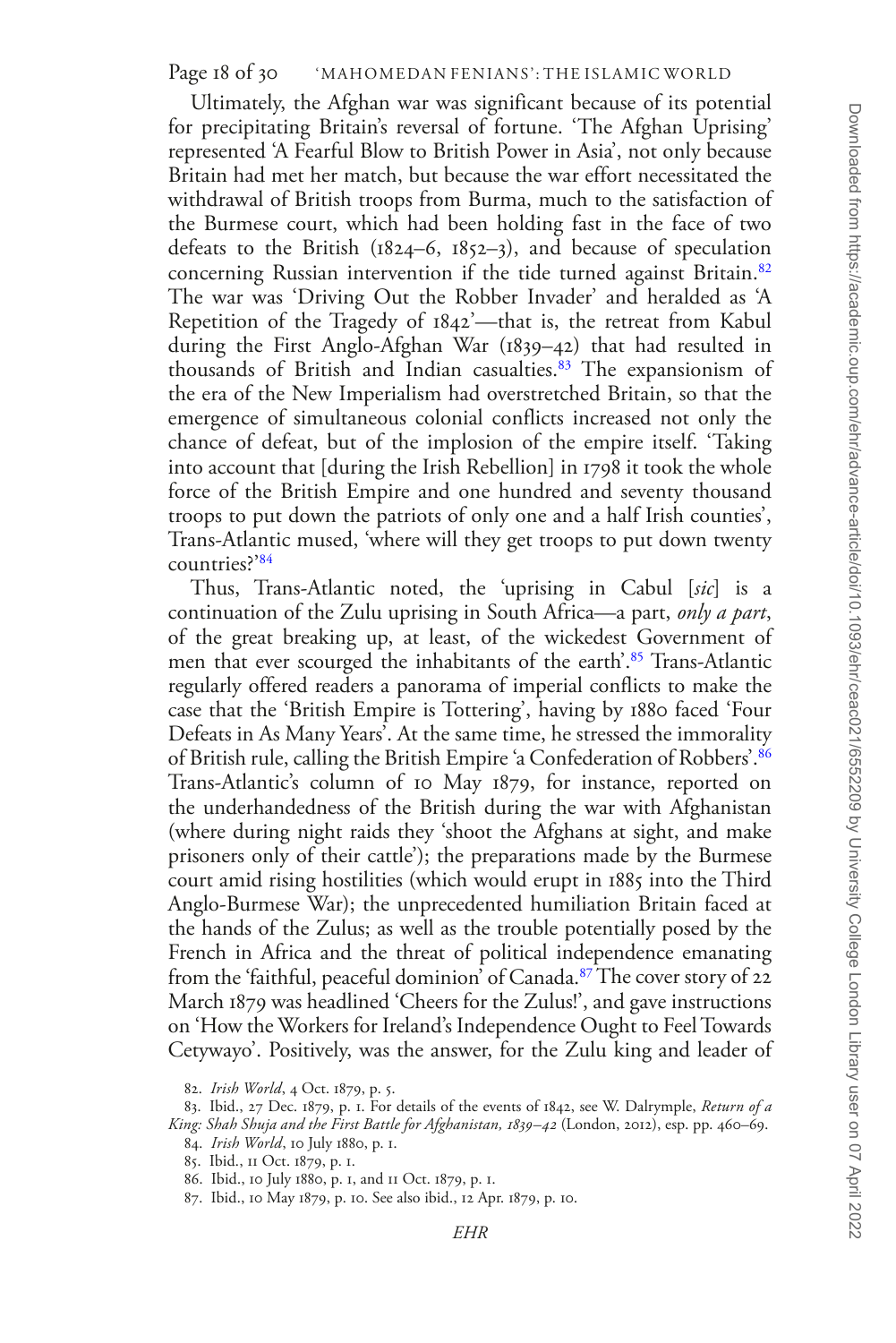the Zulu war against the British was 'worth [to the Irish cause] three hundred and seventy-five Home Rule members of Parliament<sup>'[.88](#page-18-0)</sup>

Reporting on the Anglo-Afghan War and these other conflicts was thus a form of counter-propaganda to what was found in the British press, at the same time helping to keep the flame of the Fenian cause burning in America by rousing optimism and raising resources for the Irish struggle, portrayed as an anti-imperial struggle. In the years following the conclusion of the Afghan conflict, *Irish World* moved on to discuss such events as the revolt led by Colonel 'Urabi against the Egyptian dynastic ruler and his British overlords (1879–82), the outbreak of the Mahdist War against Egypt (and, later, Britain) in 1881, and the Boer War (1880–81), as well as the advent of British informal imperialism in Afghanistan following the signing of the Treaty of Gandamak in 1879, by which Afghanistan ceded foreign policy control to Britain in return for regular subsidy payments.<sup>89</sup> The year  $1879$ , Townend notes, marked a critical juncture in the development of Irish nationalism and its associated press: a time when troubles looming on the Irish horizon—including another famine and the resumption of the land wars—coincided with troubles in the empire, presenting at once crisis and opportunity.[90](#page-18-2) *Irish World* continued its prominent coverage of imperial conflicts into the 1880s, as shown by expressions of camaraderie with 'Urabi and sympathy for the Egyptian rebels.<sup>91</sup> The leading story on 19 August 1882, for instance, juxtaposed 'no mercy for Ireland' with the '300,000 Souls Sacrificed to British Mammon' in Alexandria during the 'Great Egyptian Murder'.<sup>92</sup> After 1879, however, landlordism and anti-rent struggles took more and more column inches, eclipsing stories from far-flung locales. By 1881, Trans-Atlantic's juxtaposition of Irish problems with contemporaneous troubles in other British colonies as a means of animating an anti-imperial stance was largely displaced by a weekly column that sought to draw lessons for Ireland from its own history. In 1882–3, Trans-Atlantic examined the 'Land Wars' being fought by peoples other than the Irish, drawing into the comparative frame with Ireland territories within but also outside the British Empire, including the Ottoman domains.

In this way, comparisons of various sorts—historical and spatial remained a part of Trans-Atlantic's polemic and part of a discursive construction of Irish anti-imperialism, even as interest in Africa or Asia dissipated. Yet this rhetorical project produced, perhaps necessarily, a demand for substantive action, for reporting on the progress of colonial

<span id="page-18-1"></span><span id="page-18-0"></span><sup>88.</sup> Ibid., 22 Mar. 1879, p. 1.

<sup>89.</sup> Whelehan, *Dynamiters*, pp. 106–17, for analysis of the coverage but also attention to the Fenians' broadening beyond critique of the British Empire—encompassing the empires of the Greeks and Romans as well as the Ottomans—to articulate an anti-imperial and republican stance.

<span id="page-18-3"></span><span id="page-18-2"></span><sup>90.</sup> Townend, 'Two Worlds', here esp. pp. 146–7.

<sup>91.</sup> For the wider reportage of 'The Egyptian Crisis in Ireland', see Townend, *Road to Home Rule*, pp. 134–69.

<span id="page-18-4"></span><sup>92.</sup> *Irish World*, 19 Aug. 1882, p. 1.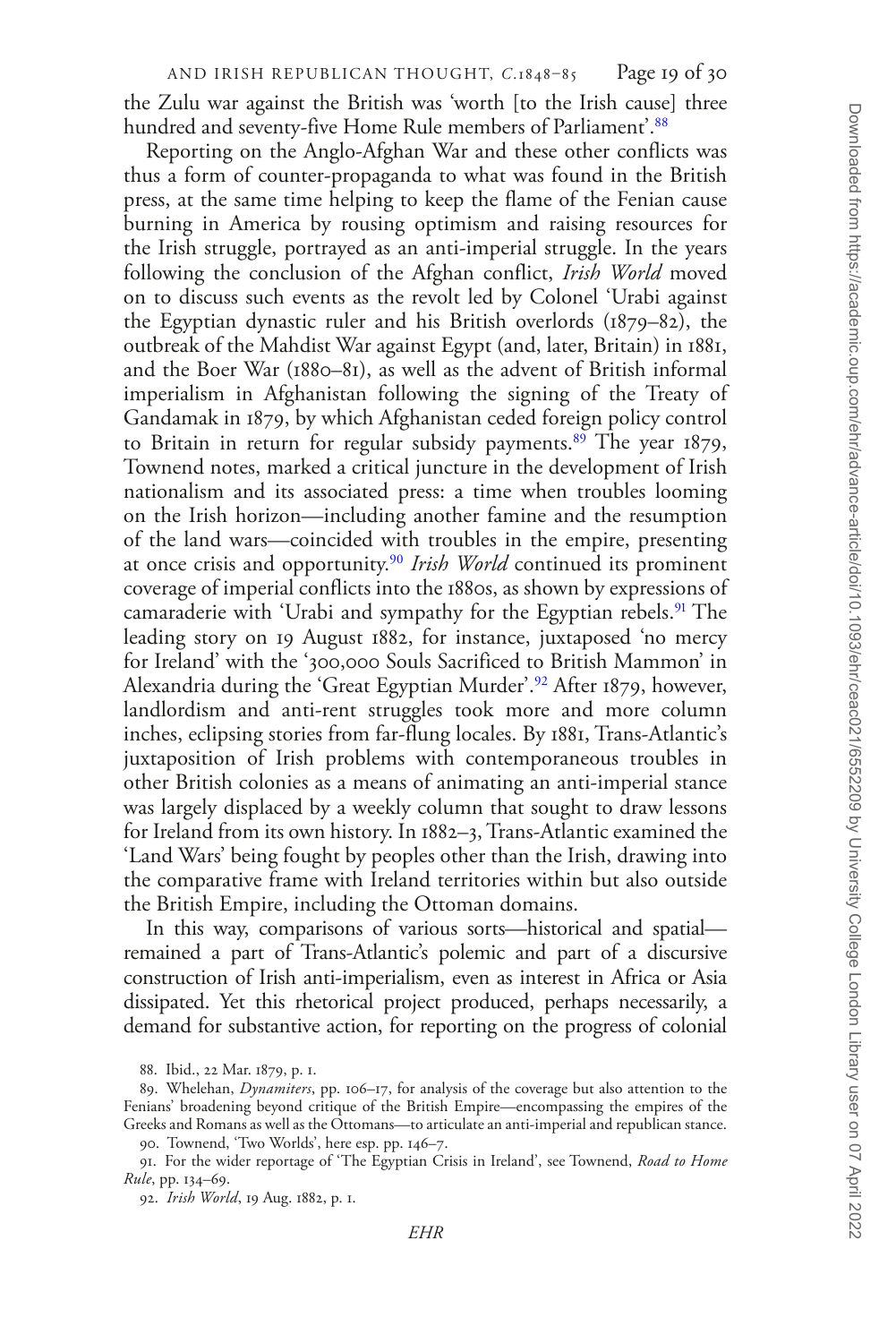conflicts and drawing parallels with the situation in Ireland presented other colonial peoples as comrades-in-arms deserving assistance, especially if their struggle would help accelerate Irish emancipation.<sup>[93](#page-19-0)</sup> *Irish World* noted with dismay during the Great Eastern Crisis that more money had been raised by the 'venal' English aristocracy for the Turks than the Skirmishing Fund had raised for its causes.<sup>94</sup> That support might be proffered to colonial peoples fighting the British was eventually mooted by certain members of the Fenian command during the Zulu and Afghan Wars. It could involve the despatch of manpower and placing part of the Skirmishing Funds at the disposal of the Afghans or deploying it in support of Egyptian, Sudanese or Boer fighters. These proposals ultimately came to nought but were discussed widely enough to be derided in the American press. Frederick B. Opper's cartoon in *Puck* in 1882—'*The Irish Skirmishers' "Blind Pool*"'—showed impressionable immigrants queuing to donate their dollars to the Skirmishing Fund, a rallying poster declaring 'The British Lion to be chained for 1000 years!!! Money wanted for the chains!!!' Another cartoon outlines the trustees' statement of expenditures, including 'Cash for Arabi [*sic*] (lost *on route*)', mocking the efforts by some Fenians to support Colonel 'Urabi, and suggesting the money was squandered by unscrupulous Fenian political leaders.<sup>95</sup>

One significant feature of Afghanistan, Egypt, Sudan and southern Africa is their location as fringes, if not frontiers, of Britain's formal empire; another is the part played by Muslim societies as opponents of British imperialism in these locales. Over the long nineteenth century, the response of Muslims to the intrusion of the European imperial powers could hardly be described as passive, for revivalist movements stressing a return to 'true' Islam were often accompanied by armed resistance to infidel colonial authority, such as the Diponegoro Revolt in Dutch Java between 1825 and 1830, the Mahdist War in Sudan waged against the forces of the British Empire and her Egyptian protectorate in the closing decades of the century, the Qadiri brotherhood's *jihad* against French colonial troops in Algeria in the 1830s and 1840s, or the Sanusi brotherhood's resistance to Italian occupation in north Africa in the early twentieth century.<sup>[96](#page-19-3)</sup> Originating in eighteenth-century Arabia in the writings and teachings of Muhammad ibn Abd al-Wahhab (1703–96), the Wahhabis are the best known of the revivalists, and Wahhabism became a watchword for the fear of Muslim agency across the colonial world, even as its connection to the general pattern of revivalism and resistance in Muslim societies was in many cases more complex.<sup>[97](#page-19-4)</sup>

<span id="page-19-0"></span><sup>93.</sup> Whelehan notes Trans-Atlantic's commitment to skirmishing: Whelehan, 'Skirmishing',

<span id="page-19-1"></span>p. 192, and *passim* for an examination of the various understandings of that term by contemporaries. 94. *Irish World*, 13 Jan. 1877, p. 3.

<span id="page-19-2"></span><sup>95.</sup> *Puck*, 6 Sept. 1882, p. 16, reproduced in L.P. Curtis, Jr, *Apes and Angels: The Irishman in Victorian Caricature* (Newton Abbott, 1971), p. 64.

<span id="page-19-3"></span><sup>96.</sup> Note that Muslim responses were also pacific, particularly those focused on inner renewal (*ijtihad*) and reform rather than outward resistance (*jihad*).

<span id="page-19-4"></span><sup>97.</sup> N.R. Keddie, 'The Revolt of Islam, 1700 to 1993: Comparative Considerations and Relations to Imperialism', *Comparative Studies in Society and History*, xxxvi (1994), esp. p. 468.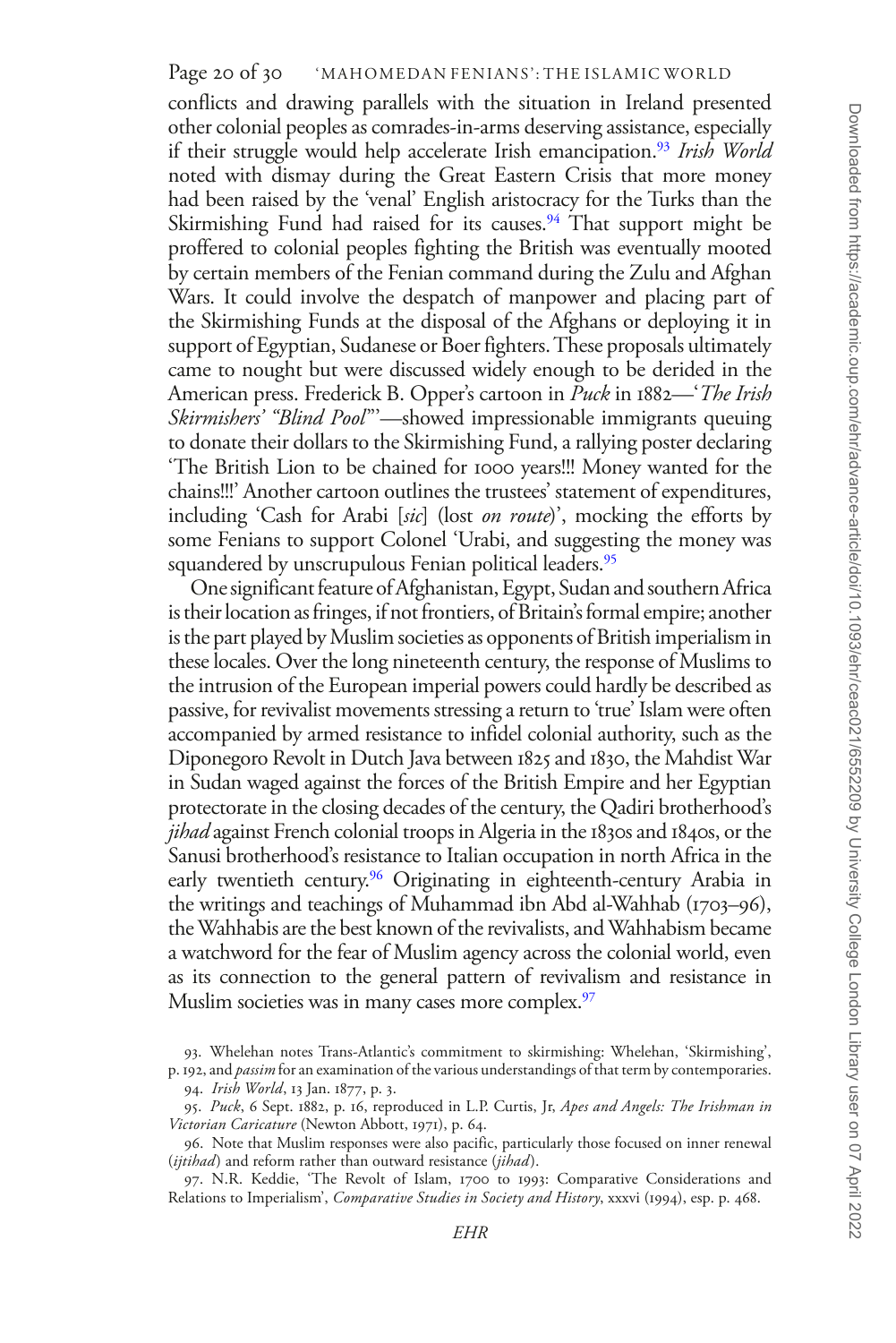It was believed by contemporaries that Muslims were well placed to take advantage of weaknesses in the global system. For instance, Winston Churchill, who observed the British forces fighting in Malakand during the 1897 uprising on the Northwest Frontier, identified 'external events', such as Turkish victory over Greek forces, that 'united to produce a "boom" in Mohammedanism' that local religious leaders quickly exploited.<sup>[98](#page-20-0)</sup> There now exists a large and growing historical interest in the articulation by Muslim thinkers of Islam's revolutionary potential; the reception of these ideas in Muslim societies across the transnational and increasingly interconnected *ummat al-Islam* (Islamic community); and the reactions—including the emotional responses, such as anxiety or panic—of the European powers.<sup>99</sup> What perhaps remains more obscure is the engagement with these ideas by colonised peoples *outside* the Muslim world. What is significant about the reportage in the Irish and Fenian press of events from Egypt to Afghanistan, therefore, is its acknowledgement of Islam's political potential in the anti-colonial struggle that was being fought in the white dominions, such as Ireland.

#### **IV**

*Punch*'s New Year's Eve issue of 1881 included a cartoon showing Father Time introducing Mr Punch to the latest in a series of imperial problems, each personified as a waxwork: 1881 was represented by the figure of an Irishman—for the Fenian dynamite campaign had commenced—behind whom were situated the 'Asiatic' and 'African' problems of previous years.<sup>100</sup> Such connections were sometimes made more explicitly, not least with the coinage of the term 'Fenian-Pest' by *Punch*'s illustrator, John Tenniel. It played on the outbreak of Rinderpest attacking English livestock at the same time as the burst of Fenian activities around 1865, serving as a metaphor for threats to the empire both at 'home' and 'from within', and for the nervousness that Fenian success might inspire 'contagion' across the imperial world.<sup>101</sup> In fact, as we have seen, the Fenians pined for the reverse by the late 1870s; namely, a conflict in the colonies that would consume the British Empire. This idea was articulated not only in the Irish-American weekly, *Irish World*, but also parts of the Irish press, such as the *Irishman*, whose coverage of the Mahdist War suggested the following:

If the Crescent should shine out victoriously in one part of the world, it may run riot in other quarters. Let the Mahomedan revolt in India, and the disaffected Hindoos may be caught by the contagion.<sup>102</sup>

<span id="page-20-0"></span><sup>98.</sup> D.B. Edwards, 'Mad Mullahs and Englishmen: Discourse in the Colonial Encounter', *Comparative Studies in Society and History*, xxxi (1989), p. 653.

<span id="page-20-1"></span><sup>99.</sup> For a recent survey, see Motadel, ed., *Islam and the European Empires*.

<span id="page-20-2"></span><sup>100.</sup> The cartoon is reproduced in Curtis, Jr, *Apes and Angels*, p. 24.

<span id="page-20-4"></span><span id="page-20-3"></span><sup>101.</sup> Ibid., pp. 25, 52.

<sup>102.</sup> Cited in de Nie, 'Mahdi', pp. 894–5. See also p. 896, where it is noted that, in contrast to such statements, 'late nineteenth-century Ireland was no hotbed of philo-Islamism': the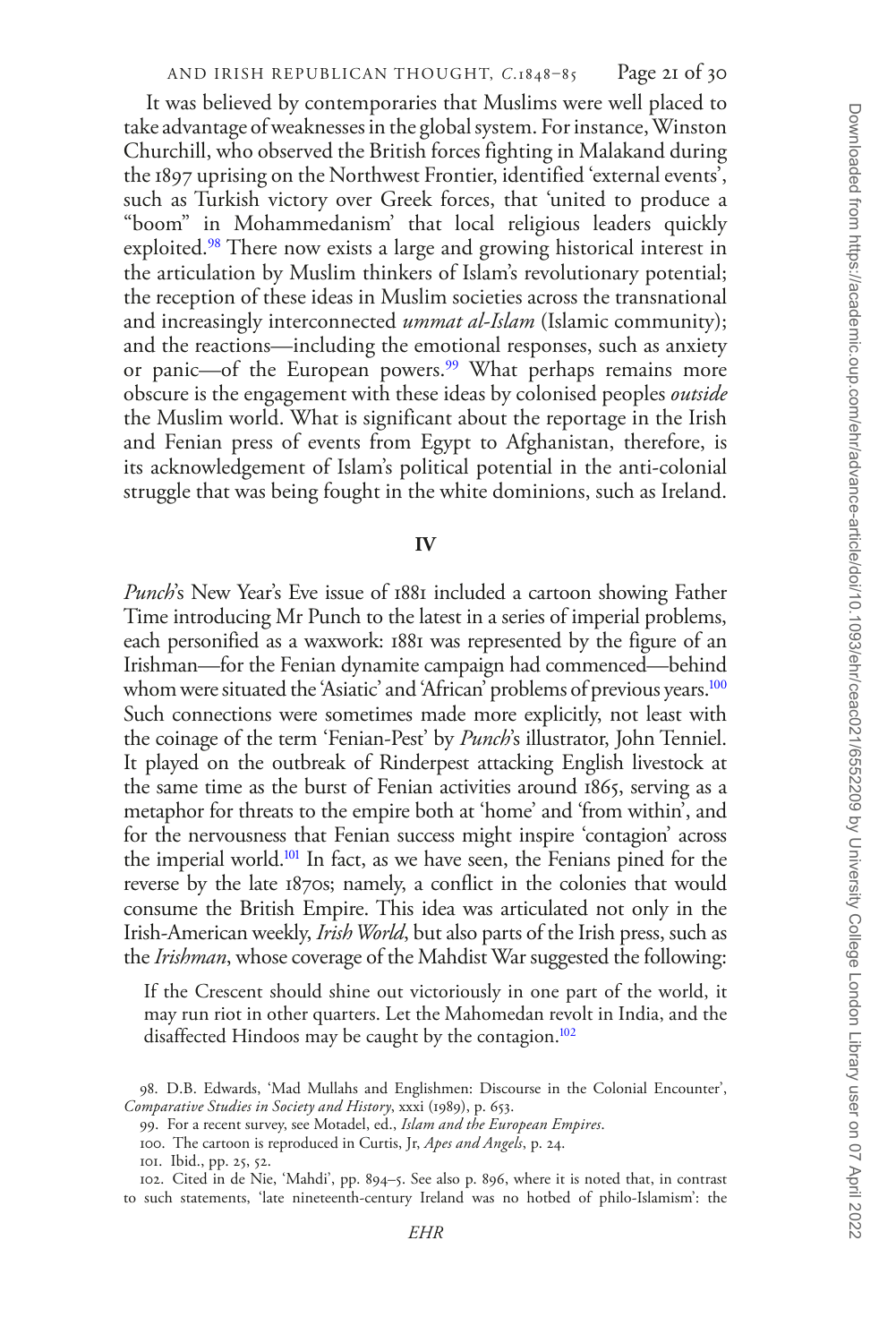The growth of British imperial power across Asia and Africa over the nineteenth century had faced some of its fiercest resistance from Islamic societies. The spectre of Wahhabism—which challenged the authority both of infidel rulers, such as the British, and improper or impious Muslim leaders, such as the Ottoman sultans—caused colonial administrators extreme anxiety, so virulent was this movement held to be, and so transmittable was its contamination.<sup>103</sup>

The British imperial state's anxiety about contagion effects specifically, the linking of the Irish (diaspora) and their cause with Muslim resistance—was, within this context, not entirely outlandish. The assassination of Lord Mayo by a Pashtun tribesman from Afghanistan was widely feared to be part of a larger Islamic conspiracy or Wahhabist plot, although the final inquiry decided that the assassin, Sher Ali Afridi, was acting alone and possibly in reprisal against an alien system that had incarcerated him.[104](#page-21-1) Richard Southwell Bourke (1822– 72), the sixth earl of Mayo, was a major Irish landlord who served as Chief Secretary of Ireland three times, before being appointed Viceroy of India in 1869. It was in this capacity that he toured the penal colony at Port Blair on the Andaman Islands, where he was fatally stabbed in 1872, the incident naturally receiving considerable coverage in the Irish press.

Some of the immediate reportage was relatively balanced.<sup>105</sup> Yet much of the reaction played on the Orientalist imagery of the bloodthirsty Muslim tribesman from the Northwest Frontier, tropes then holding much currency in the imperial domain.<sup>106</sup> Generally, notwithstanding sympathy on the part of some Irish nationalists, the fear of Indian Muslims reached fever pitch following the 1857 uprising, the memory and memorialisation of which renewed mistrust down generations of colonial administration and expatriate society. The Indo-Afghan frontier and its inhabitants acquired a particular notoriety after the First Anglo-Afghan War, in large part due to the carnage during the retreat from Kabul in 1842. The conclusion of the Anglo-Sikh Wars in 1848 extended British government to the frontier, and British rulers and administrators faced the same difficulty as their Mughal, Afghan and Sikh forebears in bringing the independent Pashtun tribes—especially

Nationalist, Liberal and Conservative press alike more frequently made use of terms such as 'fanatic' and 'false prophet' even as some newspapers used the Mahdist War to flesh out an 'anticolonial' nationalism.

<span id="page-21-0"></span><sup>103.</sup> J. Stephens, 'The Phantom Wahhabi? Liberalism and the Muslim Fanatic in Mid-Victorian India', *Modern Asian Studies*, xlvii (2013), pp. 22–52.

<span id="page-21-1"></span><sup>104.</sup> This discussion derives from T.G. McMahon, 'The Assassination and Apotheosis of the Earl of Mayo' in McMahon, de Nie and Townend, eds, *Ireland and the Imperial World*, p. 98. 105. Ibid.

<span id="page-21-3"></span><span id="page-21-2"></span><sup>106.</sup> In addition to reportage in *Irish Times* through February 1872, McMahon draws on James Wilson, *Why Was Lord Mayo Killed? The Question Considered* (London, 1872). The author of that work (which related details of the purported larger Wahhabi conspiracy) was the editor of the *Indian Daily News*.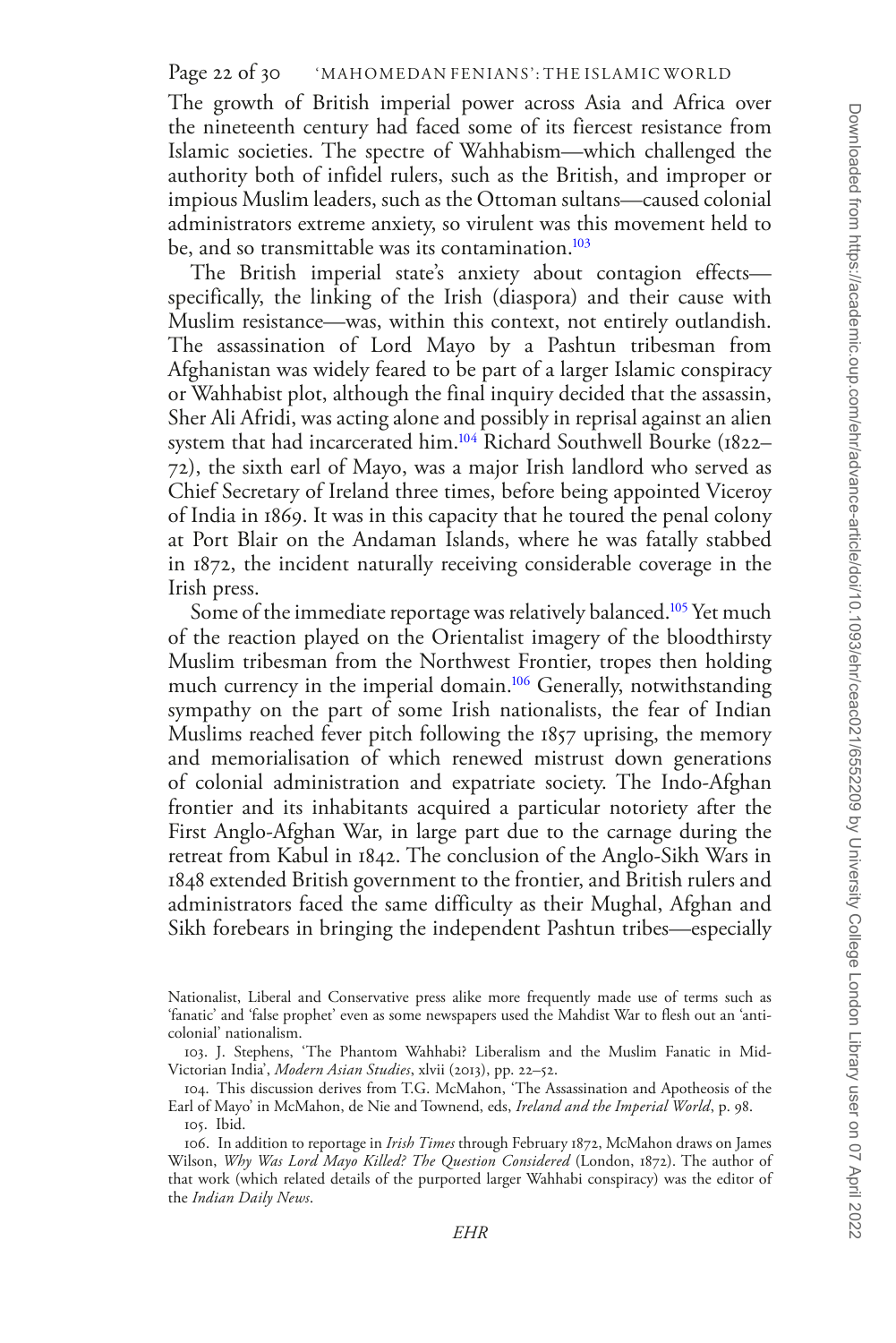the Yusufzai who inhabited the area around the Khyber Pass—under their centralised authority.<sup>107</sup>

Some of the Yusufzais' actions were taken at the initiative of the leader of a colony (described in British Indian government sources as a 'fanatical colony') at a place named Sitana (ditto: 'Sitana fanatics') of Indian Muslims ('Hindustani fanatics'). They had relocated from the Ganges valley around 1824, which had by then been under British rule for several decades, and from whence they departed so that they might renew their faith[.108](#page-22-1) The Sitana colonists/fanatics, making common cause with the Yusufzai rank and file, waged *jihad* against the British. The British response to this and other tribal resistance was generally brutal and violent, from punitive measures (such as blockades) to pacification campaigns. The Ambela campaign of 1863 led to the disintegration and dispersal of the colony for several decades, but was also the catalyst for the crackdown on the so-called Hindustani fanatics' supporters and collaborators in north India, a result of which was the so-called Wahhabi trials of  $1865-71$ .<sup>109</sup> Such fears of the enemy within the British Indian heartland were both crystallised and whipped up by W.W. Hunter's tract denouncing Islamic revivalism, *The Indian Musalmans: Are They Bound in Conscience to Rebel Against the Queen?* (1871). By characterising the colonists as Wahhabi conspirators—secret, seditious and fanatical—Hunter linked their activities to extra-Indian movements of Islamic revival and renewal taking place within the larger 'Islamic intellectual universe', as Benjamin Hopkins and Magnus Marsden have argued.<sup>110</sup> By the 1880s, a new environment more critical of Hunter's work was evident, but such fears and the associated discourse about fanatics formed a hardy trope that had diffused widely across the empire and regularly reappeared in the context of skirmishes on the Northwest Frontier, or confrontations with the 'mad *mullah*s' of the Somaliland and the 'militant *mahdi*s' in Sudan[.111](#page-22-4)

<span id="page-22-0"></span>107. R. Nichols, *Settling the Frontier: Land, Law, and Society in the Peshawar Valley, 1500– 1900* (Karachi, 2001).

<span id="page-22-1"></span>108. John Adye, *Sitana: A Mountain Campaign on the Borders of Afghanistan in 1863* (London, 1867).

<span id="page-22-2"></span>109. M. Marsden and B.D. Hopkins, *Fragments of the Afghan Frontier* (London, 2011), p. 86, and the rest of that chapter for details of the Sitana colony.

<span id="page-22-3"></span>110. Marsden and Hopkins, *Fragments*, p. 82. For a literary analysis of Hunter's work that places it in discursive constructions particular to the genre of the Sensation novel that flourished after the Mutiny-Rebellion, see A. Padamsee, *Representations of Indian Muslims in British Colonial Discourse* (Basingstoke, 2005), esp. pp. 168–79. More significantly, the connection of the colonists to Wahhabism is traceable back to the conspiracy of the late 1830s, as is the use generally supposed to have originated only after 1857, and evident in Hunter's work—of the label Wahhabism as a charge to distinguish 'good' Muslims from those who were disloyal and inclined to rebellion; see C. Mallampalli, *A Muslim Conspiracy in British India? Politics and Paranoia in the Early Nineteenth-Century Deccan* (Cambridge, 2017), especially pp. 20–23, 178–215.

<span id="page-22-4"></span>111. B.D. Hopkins, 'Islam and Resistance in the British Empire', in Motadel, ed., *Islam and the European Empires*, pp. 150–69, at 150. In a now classic work, David B. Edwards has identified the place of miracles in British understandings of Afghan 'fanaticism' on the Northwest Frontier during the apotheosis of the 1897 uprising or frontier war, which also gave further substance to such rhetoric in the colonial mind: Edwards, 'Mad Mullahs'.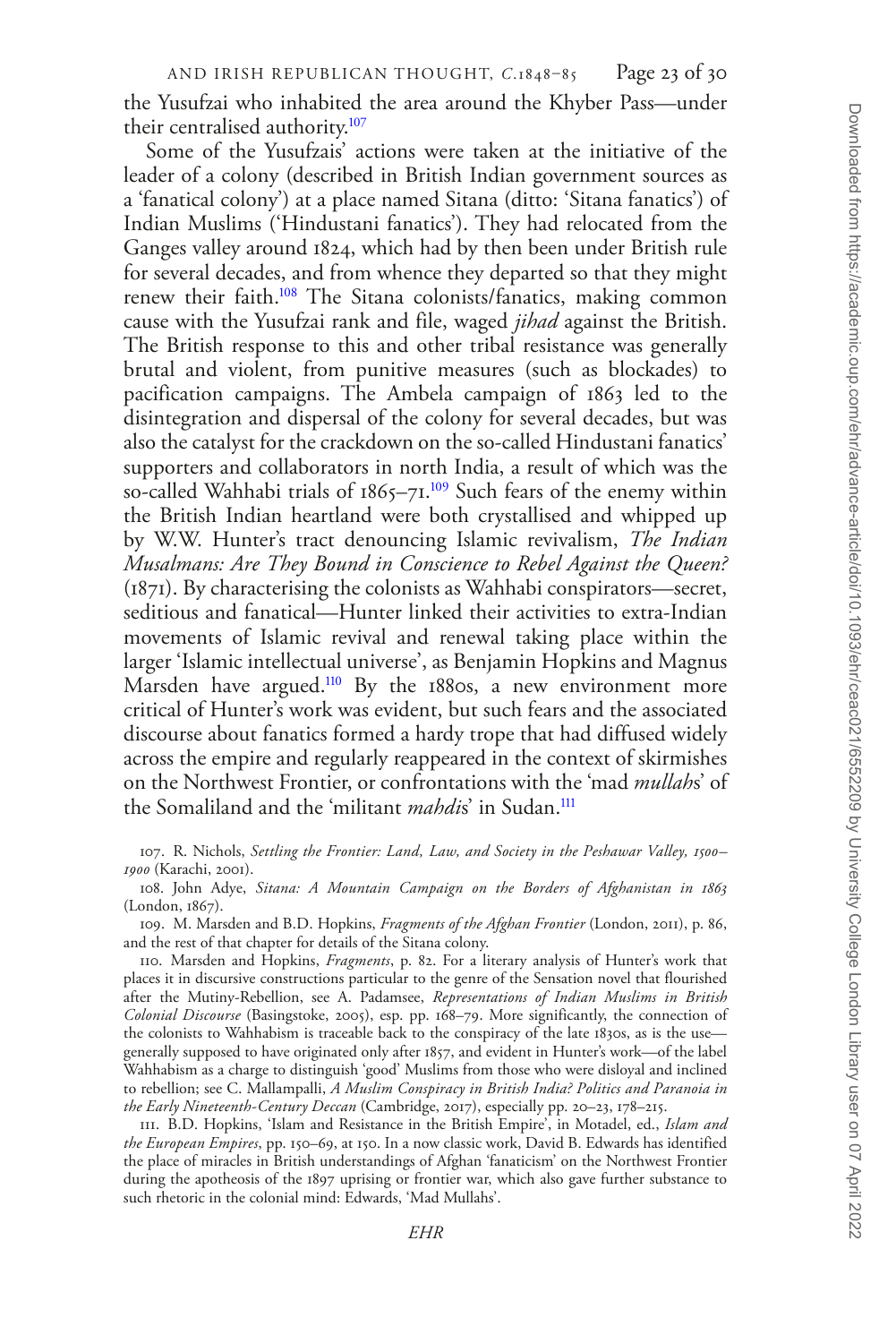Page 24 of 30 WAHOMEDAN FENIANS': THE ISLAMIC WORLD

'Long life to the Wahabees [*sic*]', declared the *Irish Nationalist*—duly relayed in the British press—in response to news of Muslims placed on trial in British India on charges of assisting a Wahhabi plot in 1871, the year prior to Lord Mayo's assassination.<sup>112</sup> Knowledge of Wahhabism and its radical political potential thus circulated widely, enabling the drawing together not only of Islamic and Irish personages and events, but of their respective futurities. Robert Sterndale's novel *The Afghan Knife* (1879), for example, featured a Muslim *hakim* (a practitioner of indigenous medicine) called Sheikh Rehmat-Ullah. 'To call a man a Wahabi [*sic*] is to nine-tenths of Englishmen in India to call him a fanatic and a rebel, a sort of Mahomedan Fenian, one whom the police should take under special surveillance, whose every action is open to suspicion'. It was to this 'treasonable sect' that Rehmat-Ullah belonged as a Muslim (even as a plainsman, rather than a frontiersman).<sup>113</sup> Elizabeth Kolsky notes the absurdity of such characterisation: one cannot at once be both a Muslim and an Irish Catholic. She argues, however, that this construction worked because 'in an imperial context, [it] represent[ed] the fear some colonial officials had that a "Fenian Fever" would sweep out across the British Empire, inspiring rebels from diverse locales to resist violently'.<sup>114</sup>

The political potential of a concoction of Fenianism and the anti-colonialism of the global Muslim community was not entirely phantasmagorical, the product of sensationalist Victorian writers. It was a sense of common cause and connection articulated by the Fenians themselves that enabled their elision, as evinced by two of Trans-Atlantic's columns from 1878, one bearing the subtitle 'Indian Fenians', the other 'Fenianism in India'.[115](#page-23-3) The former reported Indian disaffection with Lord Lytton's viceroyalty (1876–80). Lytton's Indian Arms Act of 1878 entailed 'the entire disarmament of our Indian subjects (*on the Irish plan*)', Trans-Atlantic noted, in this phrasing drawing connections with legislation passed in 1843 restricting the possession of arms by Irish Catholics. Thus, Indians became Fenians by parallel legislative experience, but also because the existence of an underground manufacturing powder and bullets to supply Indian subjects would combine with 'Ireland's waking up' to culminate in 'a terrible awakening ... to the oppressor'.<sup>116</sup> The second article concerned the Vernacular Press Act of the same year, which was the government's response to criticism

<span id="page-23-4"></span>116. *Irish World*, 2 Feb. 1878, p. 3.

<span id="page-23-0"></span><sup>112.</sup> 'Indian Outrages', *Pall Mall Gazette*, 22 Sept. 1871. Quoted in Stephens, 'Phantom Wahhabi', p. 37. For similar pronouncements of support for the Mahdi in Sudan in the 1880s, see: de Nie, 'Mahdi', p. 893.

<span id="page-23-2"></span><span id="page-23-1"></span><sup>113.</sup> Robert Armitage Sterndale, *The Afghan Knife* (2 vols, London, 1879), i, p. 17.

<sup>114.</sup> E. Kolsky, 'The Colonial Rule of Law and the Legal Regime of Exception: Frontier "Fanaticism" and State Violence in British India', *American Historical Review*, cxx (2015), p. 1234.

<span id="page-23-3"></span><sup>115.</sup> Outside commenters also concocted, for example, 'Irish kaiffers' in response to stories of Fenian involvement with Zulus: Townend, 'Two Worlds', p. 147. See also, for discussion of the musing of an Irish-Zulu 'amalgamation' and its critical reception, Townend, *Road to Home Rule*, pp. 75–82.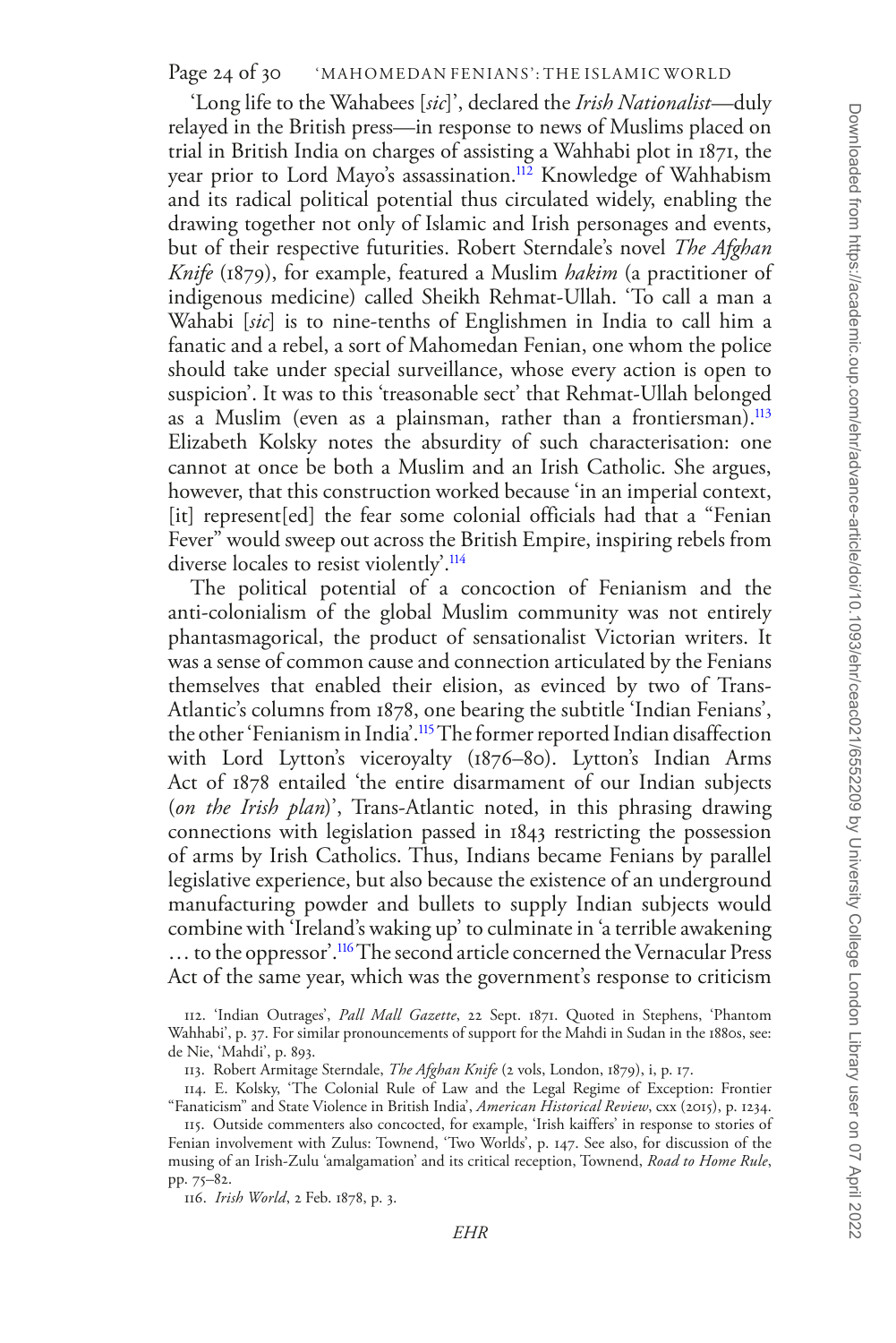## AND IRISH REPUBLICAN THOUGHT, *C*.1848–85 Page 25 of 30

found in Indian newspapers both of individual colonial administrators and of the administration in general through the 1870s. Lytton's muzzling of the press drew its inspiration from the Peace Preservation (Ireland) Act of 1870, which, S.B. Cook observes, armed 'Lytton with a blueprint for proceeding against seditious papers with a minimum of legal fuss, a certainty of conviction and the universal imposition of *de facto* censorship'[.117](#page-24-0) But, whereas the Irish act was 'a piece of emergency legislation with a specific target and a fixed life, Lytton's Act was permanent'.[118](#page-24-1) Again, Trans-Atlantic sympathised in furtherance of the Irish cause, holding that Indian 'newspapers breathe nothing so frequent as "sedition" and "disloyalty" towards "our" Empire and "our" Governor'. Yet 'looking over the passages extracted for prosecution, that they were all edited by a member of the Irish Skirmishing Fund, so identically do their complaints and their proposed cure (*separation from England*) coincide'.<sup>119</sup> In other words, Indians might not be raising the standard of insurrection, having tried and failed in 1857 much as the Irish had in 1848. But they were articulating an 'anti-imperial' or 'republican' position of sorts; thus, Fenianism was alive in India.

Clearly, then, the translocation of such categories as 'Fenian' to India was not only possible but apposite, at least in the eyes of some writers belonging to the Irish-American press[.120](#page-24-3) Where, if at all, did the Muslim frontiersman fit into this picture? *Irish World* reported in March 1879 not only on the difficulties of the British forces in Afghanistan, but also on a story circulating in the British press of the summary execution by five men of a 'fanatic' in Peshawar on the Indo-Afghan frontier. The latter was presented as proof of the worst aspects of English imperialism, which had given formal sanction to the killings of perpetrators of 'fanatical outrages' by frontier officers under the Murderous Outrages Act of 1867 (revised, 1877). This 'legitimate arbitrariness' undoubtedly resounded with the Irish, given the frequent imposition of Coercion Acts and the suspension of habeas corpus to deal with the 'praedial outrages' and other unrest.<sup>121</sup> Irishmen might recognise from their own historical experience the twin power of language and legislation in producing oppressive British imperial rule, and thus do well to

<span id="page-24-4"></span>121. This recourse to emergency legislation had become routine before the Great Famine. See V. Crossman, 'Emergency Legislation and Agrarian Disorder in Ireland, 1821–41', *Irish Historical Studies*, xxvii (1991), pp. 309–23.

<span id="page-24-0"></span><sup>117.</sup> S.B. Cook, *Imperial Affinities: Nineteenth Century Analogies and Exchanges between India and Ireland* (New Delhi, 1993), pp. 32–3.

<span id="page-24-1"></span><sup>118.</sup> Ibid., p. 33.

<span id="page-24-3"></span><span id="page-24-2"></span><sup>119.</sup> *Irish World*, 27 Apr. 1878, p. 10.

<sup>120.</sup> To this can be added the formulation 'Celtic Hottentots of Skibbereen', as a means of drawing equivalence between Irish and Africans, found in the Irish nationalist press; see Kelly, 'Irish Nationalist Opinion', p. 141. The English Arabist-Orientalist Wilfrid Blunt (1840–1922) also coined the term 'Irish fellahin'. Blunt was a first-hand observer of events in Egypt, sympathetic to 'Urabi's cause and critical of British imperialism; he threw in his lot with the Irish cause, so that his coinage brought the anti-colonial struggles of the Irish into alignment with the Egyptian peasants (*fellahin*) who had been mobilised by 'Urabi: Gopal, *Insurgent Empire*, p. 154.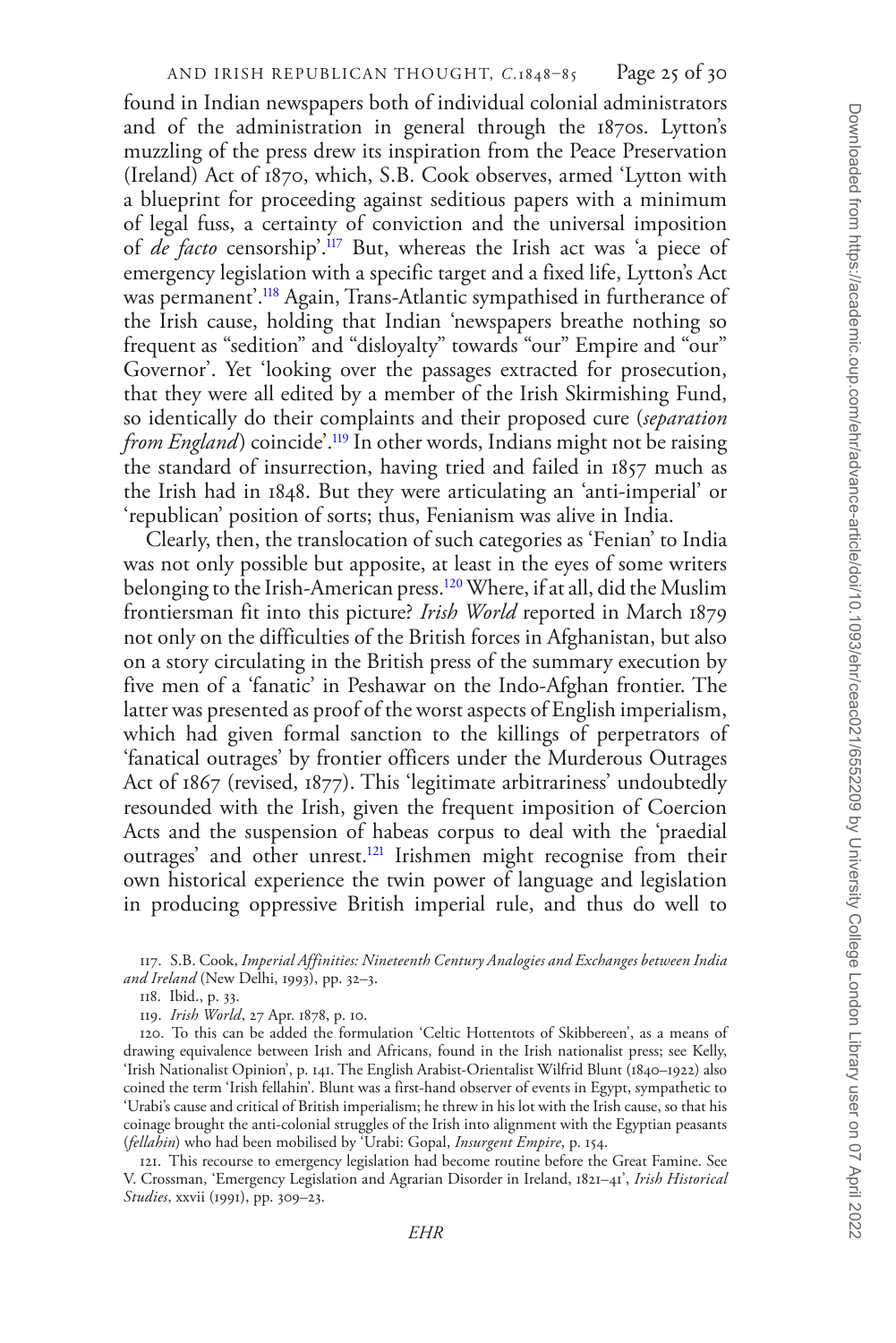dismantle discursive categories to undermine the authority of imperial legislation in their own and other locales. In his war correspondence, Trans-Atlantic praised the bravery of 'heroic Ghazis, call them what you please'. In so doing, he repurposed as a term of honour *ghazi* often translated as 'holy warrior'—from its usage within the imperial domain to signify enemies of Christendom. These Afghans, he noted, fought with 'naked swords and pikes, and even pointed staves' against 'trained soldiers, armed in the most scientific manner', suffering heavy casualties in consequence but persisting nonetheless.[122](#page-25-0)

Trans-Atlantic worked the trope of the Afghan fanatic into something admirable, his honourable character an inspiration for Irish republicans. In 1879, he cited reports published in the British press that 'the districts of Herat, Badakshan [*sic*], and Balk [*sic*] have all revolted against the authority of the British Governors', adding (with emphasis) that '*A holy war against the British is being preached throughout the whole of Afghanistan*, and fanatics are inciting the population of all the Afghan cities to take part in it'. The 'murder' of Afghan priests by the English, he reported, 'left some brethren on the earth who have sworn that they shall be avenged on the invader, and this explains the "fanatic" hostility to the English all over that region of the earth'. Trans-Atlantic thus challenged the use of 'fanatic' while rendering Afghan vengeance as just, something stirred up by British atrocity. To conclude, he brought the Irishman into this frame, raising the possibility that 'in view of certain anti-rent proceedings in Ireland, the English invaders in that country may resume the Cromwellian method of "settling Ireland" by hanging three or four Catholic priests—just to "strike terror"'. This, he stated, would set the Irish 'on the warpath in earnest', except, he provoked, 'who would risk a drop of human blood to avenge the hanging of three or four Fenians?'[123](#page-25-1)

## **V**

'From the expatriate intellectual circles in London, Paris, Berlin, and San Francisco', writes Maia Ramnath, 'to Gandhi's early career to the passage of subcontinental natives throughout the realms mapped out by the Pan-Islamic Khilafat movement or the Communist International, much of the power of the [Indian] independence struggle was incubated outside the territory of British India'[.124](#page-25-2) In fact, as these examples demonstrate, the terrain of the early anti-colonial independence movement was frequently transnational, trans-imperial or global in scope, not least because restrictions on the activities of Indians forced them underground or abroad, outside British India and the British

<span id="page-25-0"></span><sup>122.</sup> *Irish World*, 7 Aug. 1880, p. 1.

<span id="page-25-2"></span><span id="page-25-1"></span><sup>123.</sup> Ibid., 11 Oct. 1879, p. 1.

<sup>124.</sup> M. Ramnath, *Haj to Utopia: How the Ghadar Movement Charted Global Radicalism and Attempted to Overthrow the British Empire* (London, 2011), p. 1.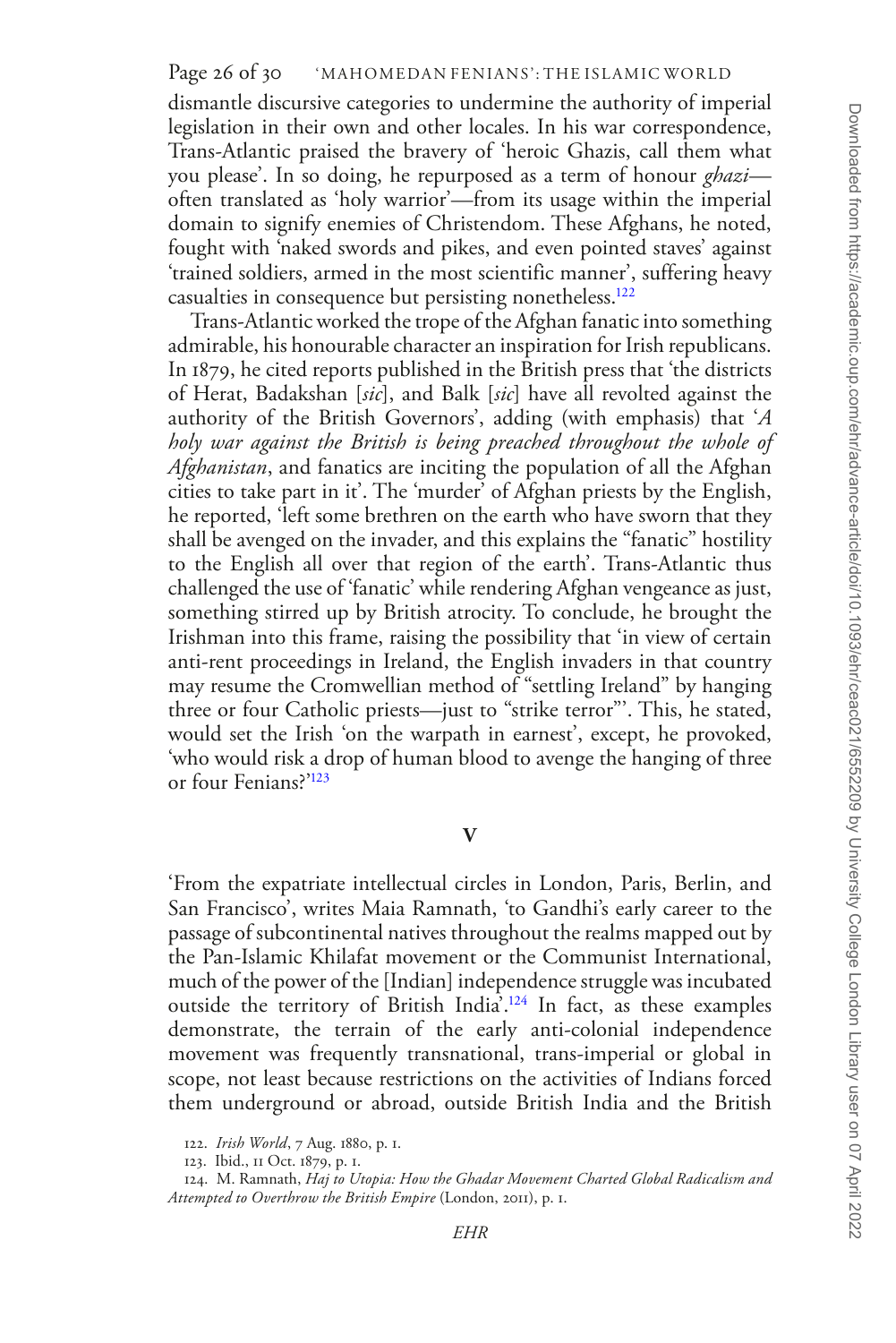Empire, where they forged solidarities with other movements and political formations. Headquartered in California, with interlocutors and leaders spread out in 'staging grounds' across Euro-America, the diasporic Ghadar ('revolt' or 'mutiny') movement was a critically important example. Britain's declaration of war in 1914 provided the Ghadarites with an 'irresistible opportunity' to finally bring the empire to its knees and seek India's freedom, for 'its archenemy, Germany, was offering support to those with their own interest in undermining the strength of the empire, such as the Indian and Irish national revolutionists and pro-Ottoman Pan-Islamists'[.125](#page-26-0)

Instigated by the German Foreign Office in the autumn of 1914 and promoted by all levels of the diplomatic service, Germany's encouragement of the Ghadarites, the Indian and Irish nationalists and the Ottomans was part of a sweeping 'revolutionary subversion', its 'networks of cash, arms and intelligence and its mobilisation of political groups' truly global in scope[.126](#page-26-1) The policy was given a central prominence in Fritz Fischer's landmark analysis of Germany's wartime visions and strategies, but the theme has not been pursued over the last seventy years or so as scholars have preoccupied themselves with a narrower (often national) frame of analysis.<sup>127</sup> Only now, in a new and self-consciously global age, are such entanglements as that of German interests with those of national minorities in Imperial Russia, of Muslims in the British and Russian empires, and of other anti-imperial groupings around the world, coming more completely to light. In a similar vein, this article has examined the anti-imperialism of the Irish-American diaspora, focusing on the entanglement of their initiatives with the perceived interests of (Muslim) societies on the periphery of the British Empire, as far away as Afghanistan and India, Sudan and Egypt. It has taken a framework of analysis that is trans-imperial and global in scope to accommodate and understand the far-reaching political universe of historical actors—the Fenian command and Fenian journalists writing for *Irish World*—who are usually viewed within the confines of nation and empire.

<span id="page-26-2"></span>127. Ibid., for the historiographical afterlife of Fischer's analysis, and especially pp. 412–15, for the inquiries of subsequent scholars into German interest in *jihad* as part of its strategy. For reconstruction of Berlin's programme within north Africa and Asia, see J. Jenkins, H. Liebau and L. Schmid, 'Transnationalism and Insurrection: Independence Committees, Anti-Colonial Networks, and Germany's Global War', *Journal of Global History*, xv (2020), pp. 61–79. To this may be added the work of David Motadel, which has highlighted the variously pragmatic or ideological relations—not with the left but with the right, during the 1930s and 1940s—of numerous anti-colonial nationalists around the globe and Nazi Germany, the result of which was a 'reactionary cosmopolitanism' (from the standpoint of Berlin); see D. Motadel, 'The Global Authoritarian Moment and the Revolt against Empire', *American Historical Review*, cxxiv (2019), pp. 843–77.

<span id="page-26-1"></span><span id="page-26-0"></span><sup>125.</sup> Ibid., p. 2.

<sup>126.</sup> J. Jenkins, 'Fritz Fischer's "Programme for Revolution": Implications for a Global History of Germany in the First World War', *Journal of Contemporary His*tory, xlviii (2013), quotation on p. 416.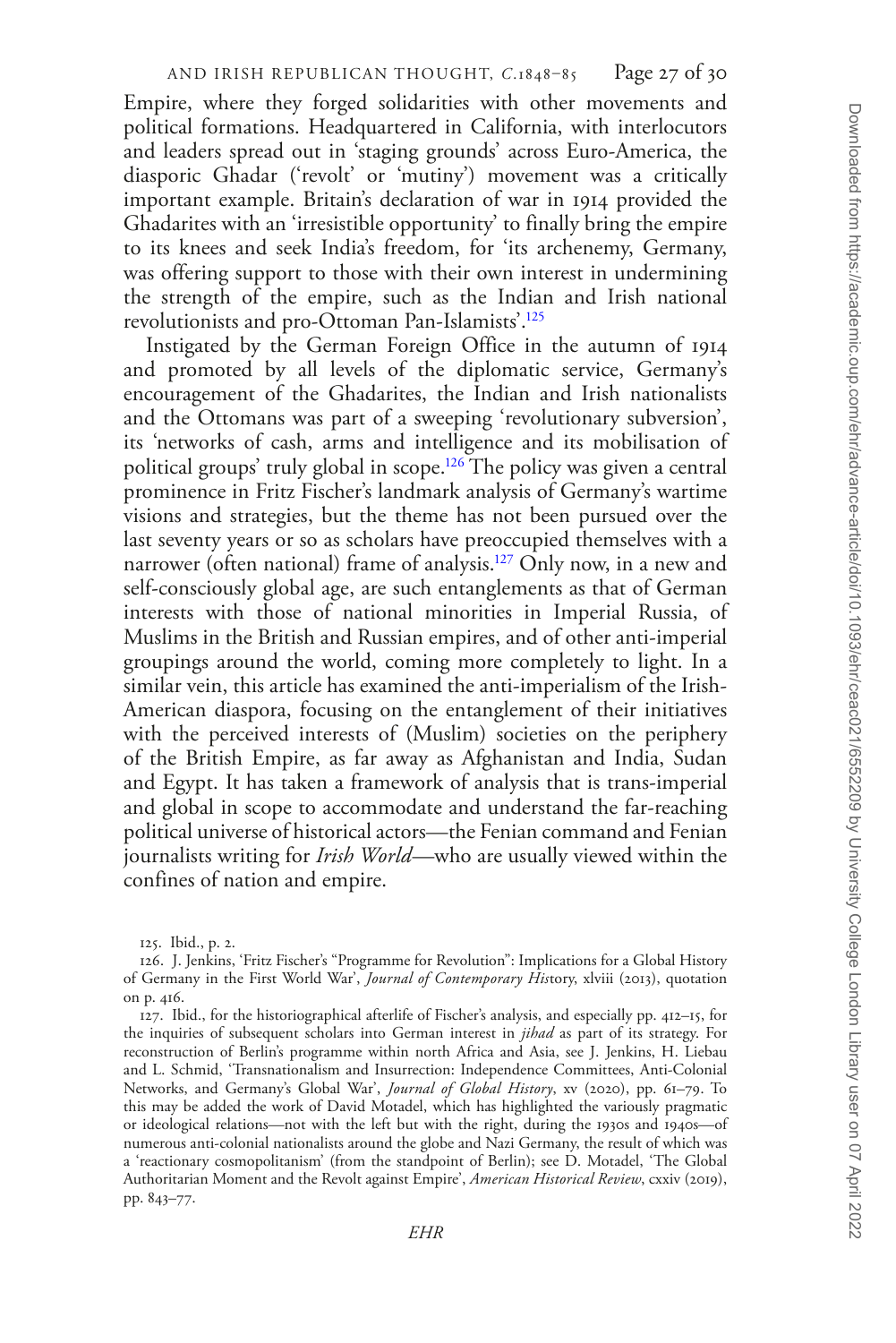The efforts of Imperial Germany and the Ghadarites were quashed but are nonetheless significant. They brought to fruition a strategy for national liberation along similar lines to the hopes of the Fenian exiles of almost four decades earlier, as expressed by John Devoy in a speech delivered in Massachusetts in 1881:

Ireland's opportunity will come when England is engaged in a desperate struggle with some great European power or when the flame of insurrection has spread through her Indian Empire, and her strength and resources are strained.<sup>128</sup>

Indeed, much as the Fenians called for the deliverance of Ireland from British rule *alongside* such colonies as India and Egypt, so, too, the goal of the Ghadarites was to free Hindustan *alongside* Ireland, Egypt and China.[129](#page-27-1) Although the Fenians only mooted material support and manpower for those fighting wars against the colonial regime in Afghanistan and southern Africa, Egypt and Sudan up to about 1885, radical Indian nationalists were able not only to draw inspiration from the Irish nationalist example and fashion hardy solidarity with those fighting for the Irish cause, but also to secure material support from the radical Irish-American press (in the publication of their own periodicals) and the assistance of men such as John Devoy (in the establishment of their own organisations on American soil).<sup>130</sup>

If the Fenians took an interest in the potential of Islamic societies for launching a multi-fronted assault on the British Empire, and in exploiting Britain's rivalry with Russia as a means of abrading and exhausting British power, it was Imperial Germany which actually targeted Muslim (and Irish) soldiers during the Great War, attempting to turn their loyalties against Britain and thereby undermine British fighting power.<sup>131</sup> If the British Empire was a Euro-Islamic condominium, Imperial Germany perceived in this a potentiality for subversion, allying with the Ottoman state to harness an opportunity to overthrow her British rival, thus reworking into a practical strategy the vision entertained by certain Fenians in the late nineteenth century.

Ultimately, the opportunity presented by the awakening of an imperial crisis was one over which the Fenians could exert little

<span id="page-27-2"></span><span id="page-27-1"></span>129. Ibid, p. 7, and *passim*.

130. Ibid, pp. 28 and esp. 102–15. Ramnath also notes that the easiness and enduring nature of Indian nationalists' relationships with Irish nationalists is all the more remarkable given the Irish could not be placed in a pan-Islamic or pan-Asian formation, p. 96.

<span id="page-27-3"></span>131. M.E. Plowman, 'Irish Republicans and the Indo-German Conspiracy of World War I', *New Hibernia Review*, vii (2003), pp. 81–105. See also M.E. Plowman, 'The Anglo-Irish Factors in the Indo-German Conspiracy in San Francisco during WWI, 1913–1921' (Univ. of Nebraska Ph.D. thesis, 2013).

<span id="page-27-0"></span><sup>128.</sup> *Devoy's Post Bag*, II, ed. O'Brien and Ryan, p. 109. *Irish World*'s stance during the Great War was largely marked by its hostility to British interests (such as recruiting 'cannon fodder' in Ireland), seeing them as impediments to the Irish cause and exemplary of Britain's disregard for the Irish; see Ní Bhroiméil, 'Political Cartoons', pp. 130–33. For their part, the Ghadarites also sought to forge solidarities with those pro-Ottoman, pan-Islamist Indian Muslims known as the Khilfatists: Ramnath, *Haj to Utopia*, pp. 166–93.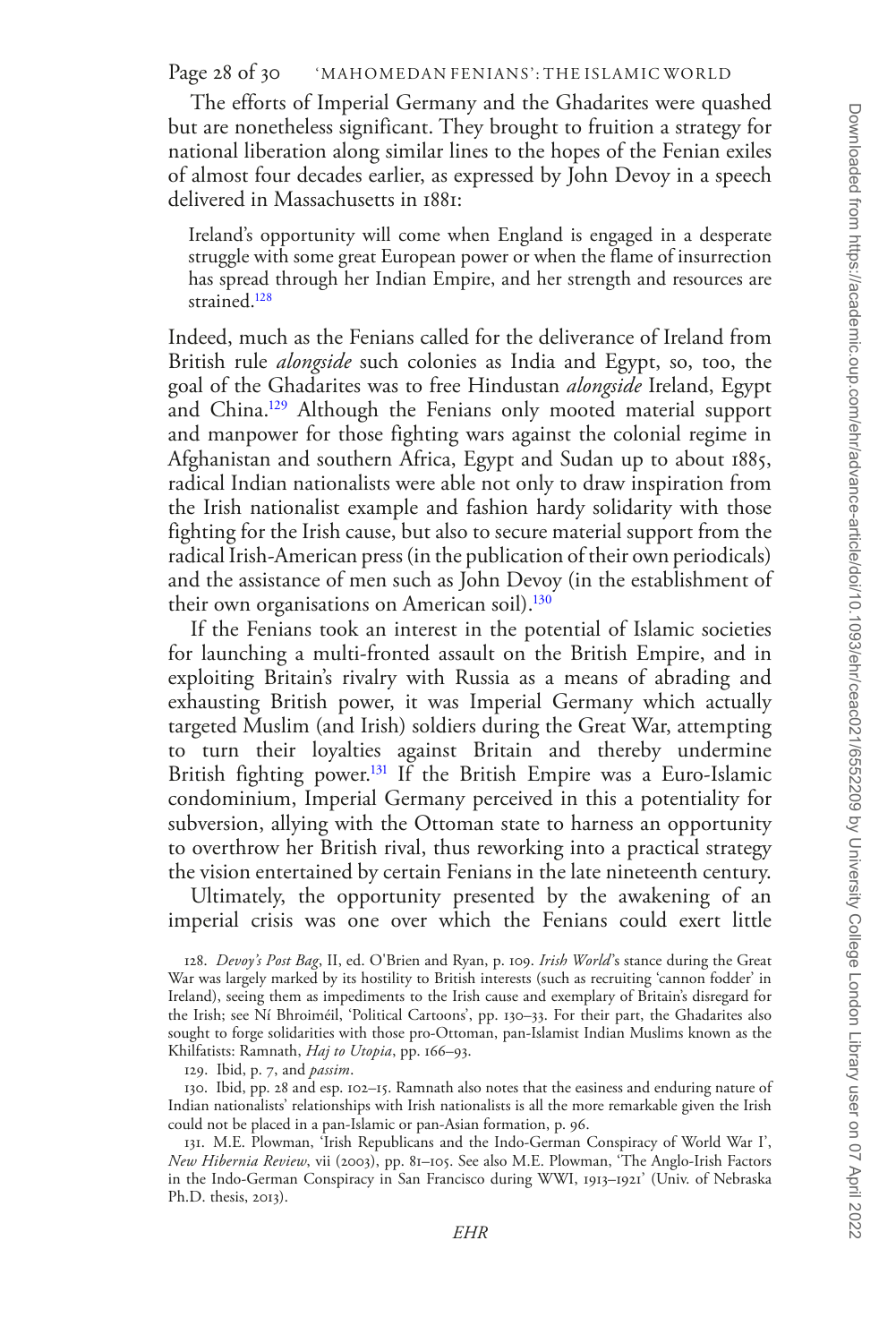control, and which faded in significance upon the commencement of the Land Wars in Ireland and the associated repression by the British state. In 1881, the Fenians began a campaign of placing explosives at the centre of British imperialism, London, and subsequently in the industrial and mercantile cities of Great Britain—Glasgow, Liverpool and Manchester—where symbolic buildings were the targets of bomb attacks. On 'Dynamite Saturday' in January 1885, the skirmishing campaign reached a climax when homemade bombs exploded in the (empty) chamber of the House of Commons, the crypt of Westminster Hall and the armoury at the Tower of London, causing an international sensation, and garnering attention for Irish grievances.<sup>132</sup> These 'Fenian outrages' or 'dynamite outrages' were perpetrated by 'teams of bombers whose leadership, finance, and most of whose personnel came from … O'Donovan Rossa's Skirmishers and [the] Clan na Gael'.[133](#page-28-1) Coming after the end of the wars with the Zulus, Afghans and followers of Colonel 'Urabi, this reflected a turn away from the possibility of placing the Skirmishing Funds in the hands of anti-British leaders in such conflicts, to their use in more directly attacking British power and prestige in the name of the Irish cause.

Yet expressions of sympathy for other colonised peoples continued to be penned by the writers of *Irish World*, as shown not only by such elisions as 'Indian Fenians' but also by discussions of the Land War being fought elsewhere in the world in the early 1880s. As this article has shown, the interest in such locales as British India and its frontier with Afghanistan was the culmination of a long process of critical reflection in the Irish press and political circles on colonial rule. The process was formative of Irish anti-imperialism, commencing with Irish reflection on the Indian Rebellion of 1857 and continuing through the Great Eastern Crisis in the Ottoman world. By the mid-1870s, the anti-imperialism espoused in *Irish World* demonstrated perspicacious observation of the possibilities deriving from imperial rivalries, from the weaknesses at the edges or fringes of empires, and from inciting the British Empire's millions of Muslim subjects to rebellion. To dismiss as inconsequential this conjoined interest in Islam and empire in the struggle for liberation won (for part of the island) in 1922, is to overlook the cosmopolitanism of Irish-American anti-imperialist thought.[134](#page-28-2) To be sure, a frequently 'Orientalist' sense of racial difference and, occasionally, overt racial or religious prejudice (not least fervent antisemitism) runs through the pages of the Irish press. Yet Trans-Atlantic was for a time sharply critical of the characterisation of Muslims as fanatical 'Crescentaders'

<span id="page-28-1"></span><span id="page-28-0"></span><sup>132.</sup> Whelehan, *Dynamiters*, p. 2.

<sup>133.</sup> K.R.M. Short, *The Dynamite War: Irish-American Bombers in Victorian Britain* (Dublin, 1979), p. 1.

<span id="page-28-2"></span><sup>134.</sup> Motadel reminds us that actors such as those studied here could be cosmopolitan yet staunchly nationalist (rather than universalist) in outlook even as they forged global solidarities and networks: 'Global Authoritarian'.